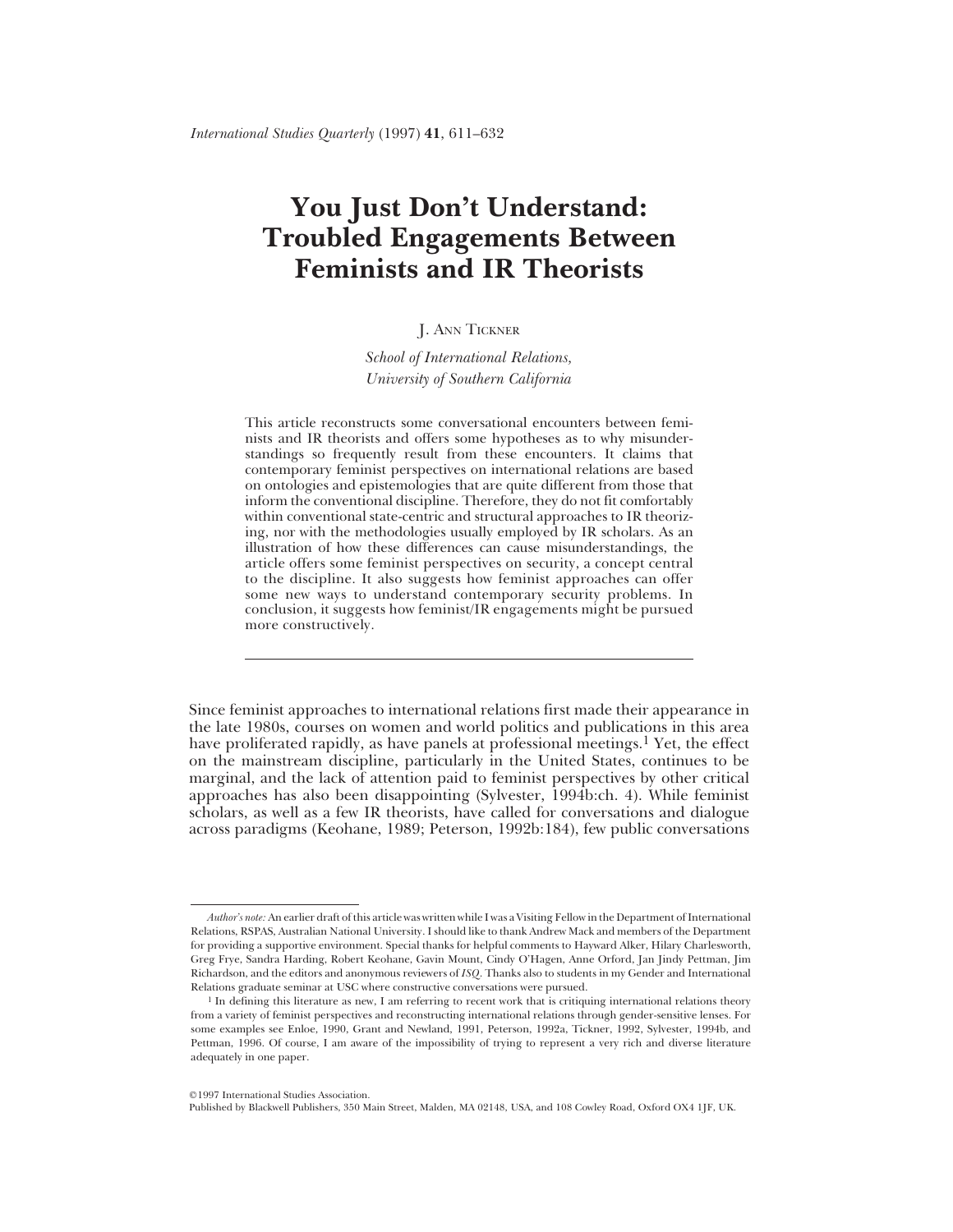or debates have occurred.2 These continuing silences have led one scholar working in this area to conclude that most women are homeless as far as the canons of IR knowledge are concerned (Sylvester, 1994a:316).

Linguist Deborah Tannen, from whose widely read book the title of this article is taken, asserts that everyday conversations between women and men are cross-cultural and fraught with all the misunderstandings and talking at crosspurposes that cross-cultural communications frequently incur (Tannen, 1990).3 The lack of sustained dialogue or substantively focused debates between feminists and scholars of international relations is troubling. Could this reluctance to engage in similarly difficult cross-cultural conversations be due to the very different realities and epistemologies with which feminists and international relations scholars are working?

Although critical engagement is rare, evidence of awkward silences and miscommunications can be found in the oral questions and comments IR-trained feminists frequently encounter when presenting their work to IR audiences. Having articulated what seems to her (or  $\lim_{h \to 0} 4$  to be a reasoned feminist critique of international relations, or some suggestions as to the potential benefits of looking at IR through "gender-sensitive" lenses, a feminist scholar is often surprised to find that her audience does not engage with what, to her at least, are the main claims of her presentation. Questioners may assert that her presentation has little to do with the discipline of international relations or the practice of international politics.5 Prefaced by affirmations that the material presented is genuinely interesting and important, questions such as the following are frequently asked: What does this talk have to do with solving "real-world" problems such as Bosnia, Northern Ireland or nuclear proliferation? $\delta$  Why does gender have anything to do with explaining the behavior of states in the international system? Isn't IR a gender-neutral discipline? More unsettling are comments suggesting that the presentation is personally insulting to the audience, or that the material is more suitable for bedside reading than for serious scholarly discussion.

Furthermore, to scholars trained in conventional scientific methodologies, feminist approaches appear to be atheoretical—merely criticism, devoid of potential for fruitful empirical research. Therefore, they ask: Where is your research program? or: Why can't women just as well be subsumed under established theoretical

<sup>2</sup> One recent article that does engage in a critique of some feminist literature is Jones (1996). Certain introductory IR texts have begun to incorporate feminist approaches. See for examples Rourke (1993) and Goldstein (1994). As yet, feminist articles in mainstream U.S./IR journals have been rare. There has been some recognition of critical approaches other than feminism by the mainstream; however, they have often been dismissed or assessed quite negatively, particularly postmodernism. For a more constructive engagement see Keohane (1988) and the response by Walker (1989).

<sup>3</sup> While *You Just Don't Understand* is a popular, somewhat stereotypical book, it is, I believe, a useful entry point for offering insights into the problems of gendered cross-cultural communications. It comes out of a rich tradition of gender-sensitive discourse analysis many of whose classics are cited in Tannen's bibliography.

<sup>4</sup> I am not saying that men cannot engage in feminist or gender analysis; indeed, gender is not just about women. However, it is usually women and feminists who write about gender issues. The main reason for this is that what it means to be human has generally been equated with (often Western elite) men. As feminists point out, women have often been rendered less than fully human, or even invisible, by this move. Revelations of the gender biases of medical research are an important illustration of this.

<sup>5</sup> I am drawing on fairly widely shared experiences that I and other feminist scholars have had when speaking to IR audiences. I cannot analyze these engagements more systematically since these types of comments rarely appear in print.

<sup>6</sup> That this happens frequently is supported by the title of an article by Marysia Zalewski (1995), "Well, What Is the Feminist Perspective on Bosnia?" Zalewski suggests that the reason for the frequency of such questions is that feminist theory has only recently infiltrated the discipline. I believe that their frequency is the result of a much deeper level of misunderstanding.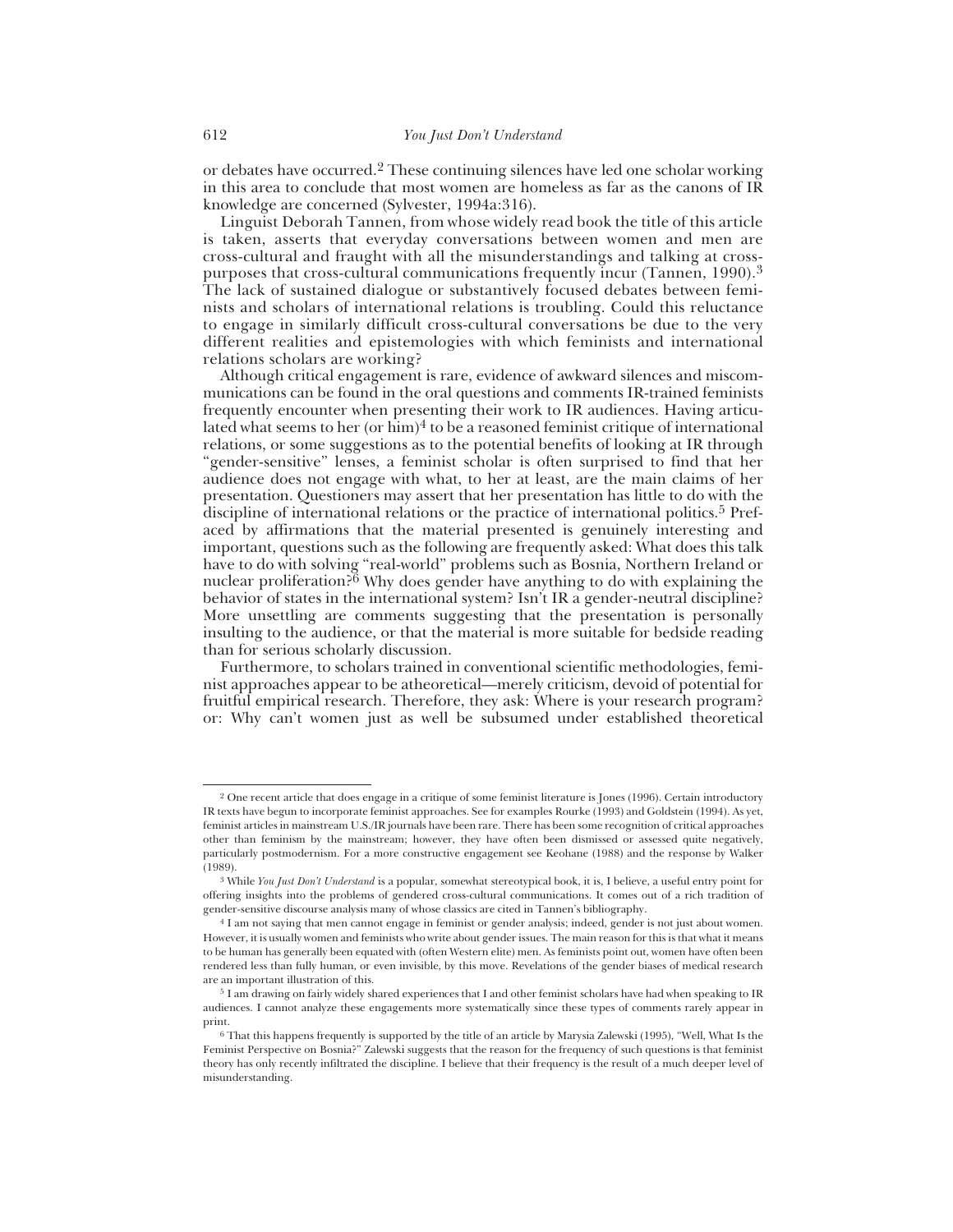approaches? Assuming the idealist notion that women are more peaceful than men lurks somewhere behind the presenter's remarks, a questioner may challenge this unasserted claim by referring to Margaret Thatcher or Golda Meier. Believing these questions to be indications of an audience unfamiliar with, or even threatened by, feminist subject matter, a frustrated presenter may well wish to declare: You just don't understand.

These often unsatisfactory oral engagements illustrate a gendered estrangement that inhibits more sustained conversations, both oral and written, between feminists and other international relations scholars. I am not saying that this is an estrangement that pits men against women. A majority of IR women scholars do not work with feminist approaches, and some men do use gender as a category of analysis. Nevertheless, I do believe, and will argue below, that these theoretical divides evidence socially constructed gender differences. Understanding them as such may be a useful entry point for overcoming silences and miscommunications, thus beginning more constructive dialogues.

In this article I explore the implications and apparent presuppositions of some of these frequently asked questions. I will demonstrate that feminists and IR scholars are drawing on very different realities and using different epistemologies when they engage in theorizing about international relations. It is my belief that these differences themselves are gendered, with all the difficulties of cross-cultural communication that this implies.

While misunderstandings occur in both directions, I will focus on feminist responses to questions and comments from conventional IR scholars because these are less familiar to IR audiences. Because I believe it is where the greatest misunderstandings occur, I have chosen to engage with methodologically conventional IR scholars—whom I define as realists, neorealists, neoliberals, peace researchers, behavioralists, and empiricists committed to data-based methods of testing, rather than with recent critical approaches, associated with post-positivist methodologies as defined in the third debate (Lapid, 1989).7 I realize there are significant differences between these conventional approaches. However, none of them has used gender as a category of analysis; it is in this sense, as well as in their shared commitment to a scientific methodology, that I have grouped them together.

There are three types of misunderstandings embedded in the questions outlined above: first, misunderstandings about the meaning of gender as manifested in the more personal reactions; second, the different realities or ontologies that feminists and nonfeminists see when they write about international politics, evident in comments that feminist scholars are not engaging the subject matter of IR; third, the epistemological divides that underlie questions as to whether feminists are doing theory at all.

Summarizing some work from a variety of feminist approaches, I will discuss each of these issues in the first part of this article. The second part offers some feminist perspectives on security and suggests how these perspectives might contribute to new ways of understanding contemporary security problems. This is not intended as an extensive feminist analysis of security but, rather, as a more concrete illustration of some of the issues raised in part one—that is, how misunderstandings can occur when feminists analyze IR issues. In conclusion, I will offer some thoughts on how these troubling feminist/nonfeminist IR engagements might be pursued more constructively.

<sup>7</sup> For examples of where I have engaged more systematically with some of these approaches I have defined as conventional see Tickner, 1988, 1992, 1994.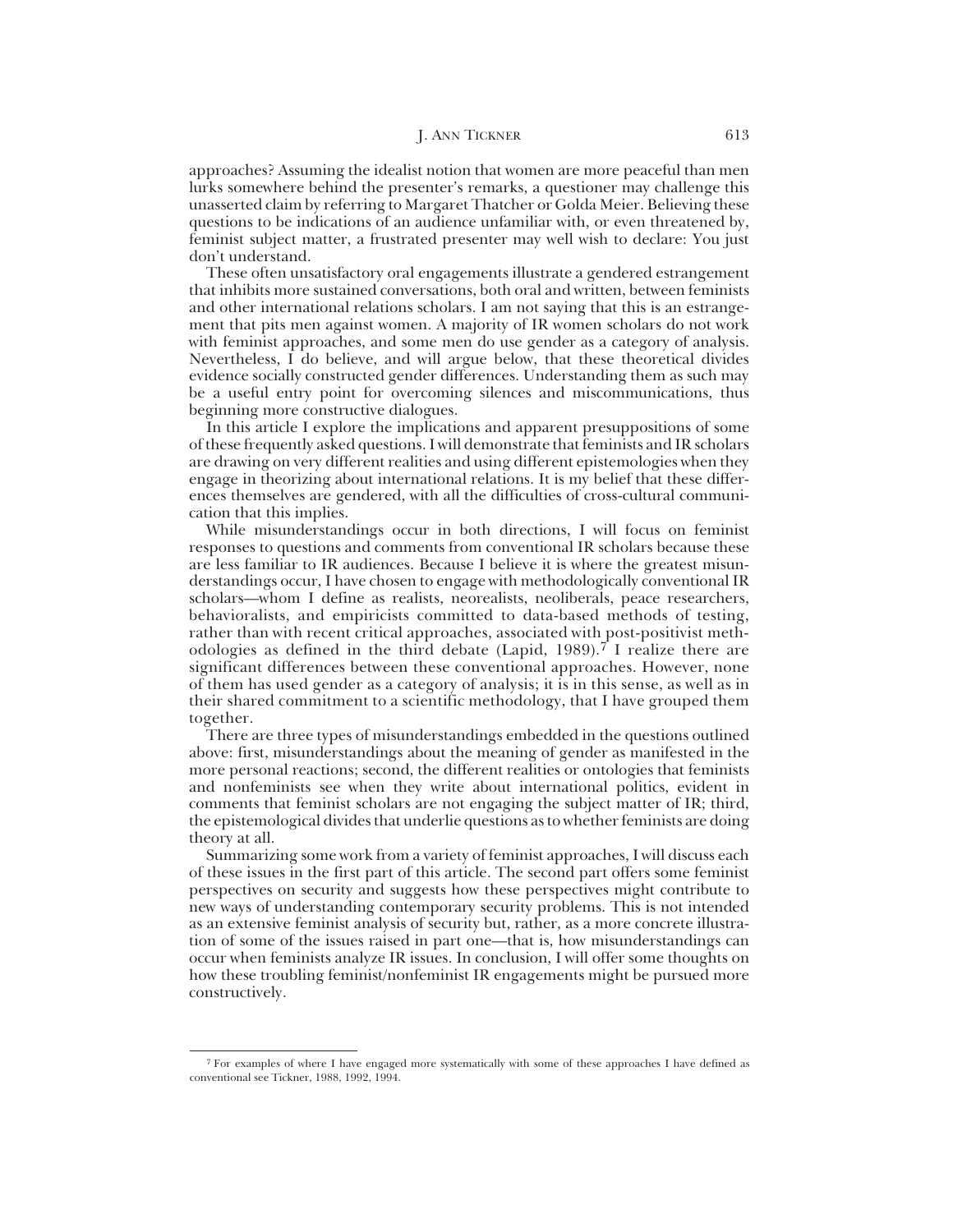#### **Sources of Misunderstanding**

#### *Gender: Is the Personal International?*

Responding to a call to change the name of the International Brotherhood of Teamsters to include a recognition of its 30 percent female membership, James Hoffa asserted that the name should remain because "the definition of brotherhood is that it's neutral" (*New York Times*, 1996). While scholars of international relations, aware of the need to pay attention to gender-sensitive language, would probably want to claim some distance from this statement, it does indicate how, all too often, claims of gender neutrality mask deeply embedded masculinist assumptions which can naturalize or hide gender differences and gender inequalities. As documented above, even amongst the most sophisticated audiences, feminist challenges to these assumptions can often appear threatening, even when "male-bashing" is not intended.8 Deborah Tannen has suggested that the reason gender differences are more troubling than other cross-cultural differences is that they occur where the home and hearth are: "[W]e enact and create our gender, and our inequality, with every move that we make" (Tannen, 1990:283). Feminist scholars claim that gender differences permeate all facets of public and private life, a socially constructed divide which they take to be problematic in itself; IR scholars, however, may believe that gender is about interpersonal relations between women and men, but not about international politics.

Given that most contemporary feminist scholarship takes gender—which embodies relationships of power inequality—as its central category of analysis, the fact that the meaning of gender is so often misunderstood is, I believe, central to problems of misunderstanding and miscommunication. Almost all feminists who write about international relations use gender in a social constructivist sense, a move that many see not only as necessary for overcoming gender discrimination, but also as a way of opening avenues for communication by avoiding some of the threatened responses illustrated above.

As Sandra Harding (1986:17–8) has suggested, gendered social life is produced through three distinct processes: assigning dualistic gender metaphors to various perceived dichotomies, appealing to these gender dualisms to organize social activity, and dividing necessary social activities between different groups of humans. She refers to these three aspects of gender as gender symbolism, gender structure, and individual gender.

Feminists define gender, in the symbolic sense, as a set of variable but socially and culturally constructed characteristics—such as power, autonomy, rationality, and public—that are stereotypically associated with masculinity. Their opposites—weakness, dependence, emotion, and private—are associated with femininity. There is evidence to suggest that both women and men assign a more positive value to masculine characteristics. Importantly, definitions of masculinity and femininity are relational and depend on each other for their meaning; in other words, what it means to be a "real man" is not to display "womanly" weaknesses. Since these characteristics are social constructions, it is entirely possible for Margaret Thatcher to act like an iron lady or a "real man"; in fact, many feminists would argue that such behavior is necessary for both women and men to succeed in the tough world of international politics. As Tannen (1990:43) claims, girls and boys grow up in different worlds of words, but gender goes beyond language: it is a symbolic system that shapes many aspects of our culture. As Carol Cohn (1993:229) has suggested, even if real men and women do not fit these gender "ideals," the

<sup>8</sup> Conversely, dangers lurk in the uncritical switch to gender-neutral language when it is used even when the speaker is clearly not speaking for or about women. See Okin, 1989:10–3, for elaboration of this point.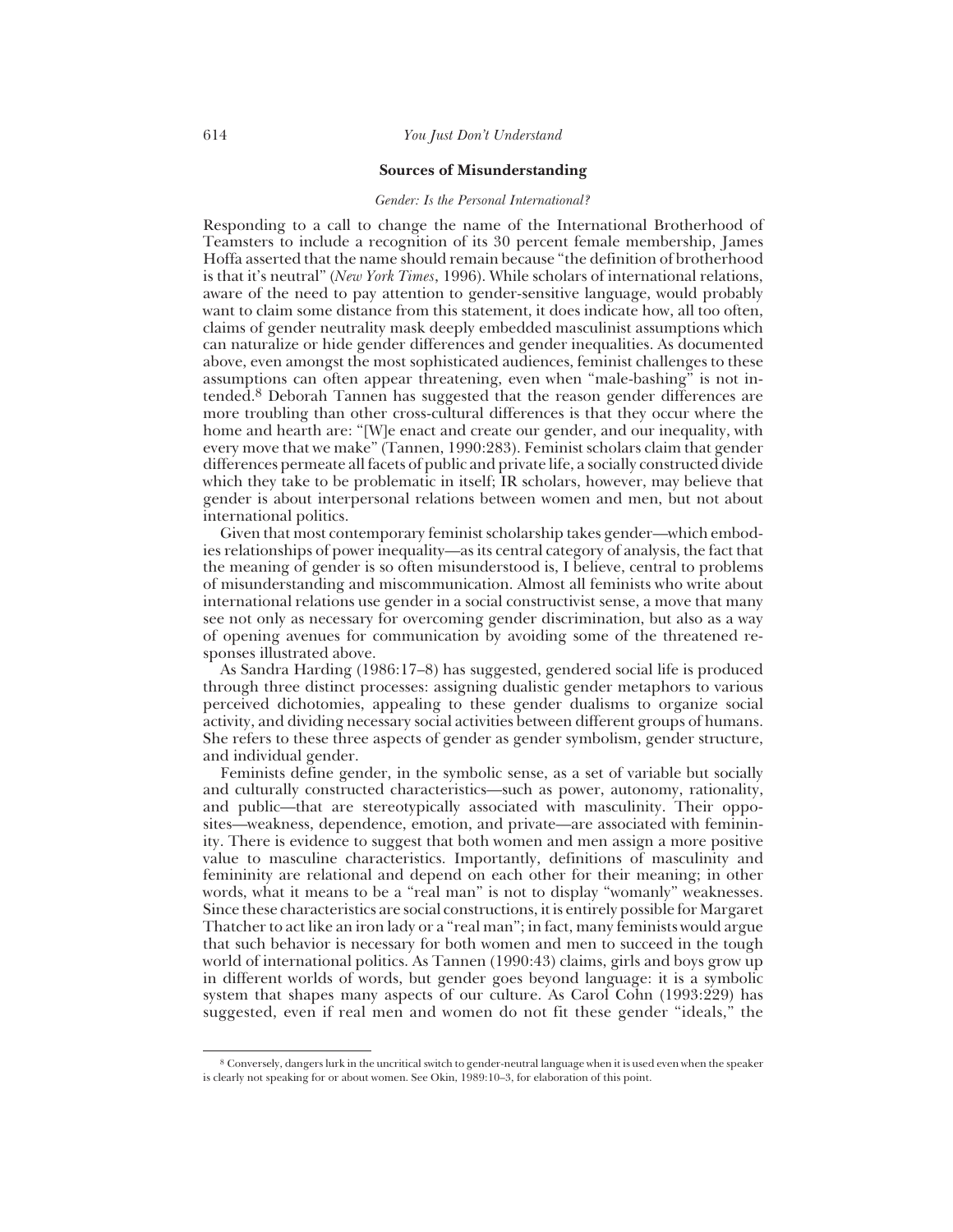existence of this system of meaning affects us all—both our interpretations of the world and the way the world understands us.

As Joan Scott (1986:1069) claims, while the forms gender relations take across different cultures may vary, they are almost always unequal; therefore, gender, in the structural sense, is a primary way of signifying relationships of power. Although gender is frequently seen as belonging in the household and, therefore, antithetical to the "real" business of politics, a reason why it is often seen as irrelevant to IR, Scott argues that it is constructed in the economy and the polity through various institutional structures that have the effect of "naturalizing," and even legalizing, women's inferior status. Recent feminist writings that deal with issues of race and class problematize these power relationships still further.9

Individual gender relations enter into and are constituent elements in every aspect of human experience (Flax, 1987:624). Jane Flax reminds us that, while feminism is about recovering women's activities, it must also be aware of how these activities are constituted through the social relations in which they are situated. Therefore, gender is not just about women; it is also about men and masculinity, a point that needs to be emphasized if scholars of international relations are to better understand why feminists claim that it is relevant to their discipline and why they believe that a gendered analysis of its basic assumptions and concepts can yield fruitful results.

#### *Theorizing the International: Are Feminists Really "Doing" IR?*

Deborah Tannen (1990:97) claims that women are more comfortable than men with an ethnographic style of individually oriented story-telling typical of anthropology, a difference that fits IR scholarship as well. International relations, particularly after the move toward science in the post–World War II period in the United States, has generally shied away from level-one analysis, preferring a more systemic or stateoriented focus. Coming out of literatures that are centrally concerned with individuals and social relations, and that are more explicitly normative, feminist perspectives, on the other hand, demonstrate a preference for more humanistically oriented methodologies. Although their focus is different, their discomfort with structural IR is similar to that captured in Martin Wight's famous title, "Why Is There No International Theory?"

In "Why Is There No International Theory?" Martin Wight (1995) remarked on the absence of an international theoretical tradition comparable to the very rich historical tradition of Western political philosophy.10 According to Wight, the reason for this absence can be found in the character of the international system. Theorizing the international would mean speculating about a society or community of states. Since he saw the international system as evidencing the absence of society, a "realm of necessity" characterized by "recurrence and repetition," Wight (1995:32) claimed that there could be no "progressive" international theory, only a "theory of

<sup>9</sup> For example, as Bell Hooks (1984) claims, nonwhite women would not subscribe to the feminist goal of making women equal to men who are themselves victims of racist oppression. I am aware of the importance of including class and race differences when defining and analyzing gender and women's oppression. However, I do not believe this should prevent us from making testable, generalizeable claims about the gendering of the discipline of international relations. For a useful discussion of this issue more generally see Martin, 1994.

<sup>10</sup> It is interesting to note that certain IR feminists have expressed some affinity with classical realism and/or more sociological approaches associated with the English School. Whitworth (1989:268) claims that the classical realism of Morgenthau acknowledges that meaning is contingent and socially constructed, thus creating a space, in theory if not in practice, for the analysis of gender. The authors chosen by James Der Derian for his edited volume *International Theory* (1995), which includes Wight's piece, illustrate the link between the English School and some other contemporary critical perspectives. It also includes American scholars of the scientific tradition. I have chosen to cite from this volume, rather than going back to the original sources, for this reason.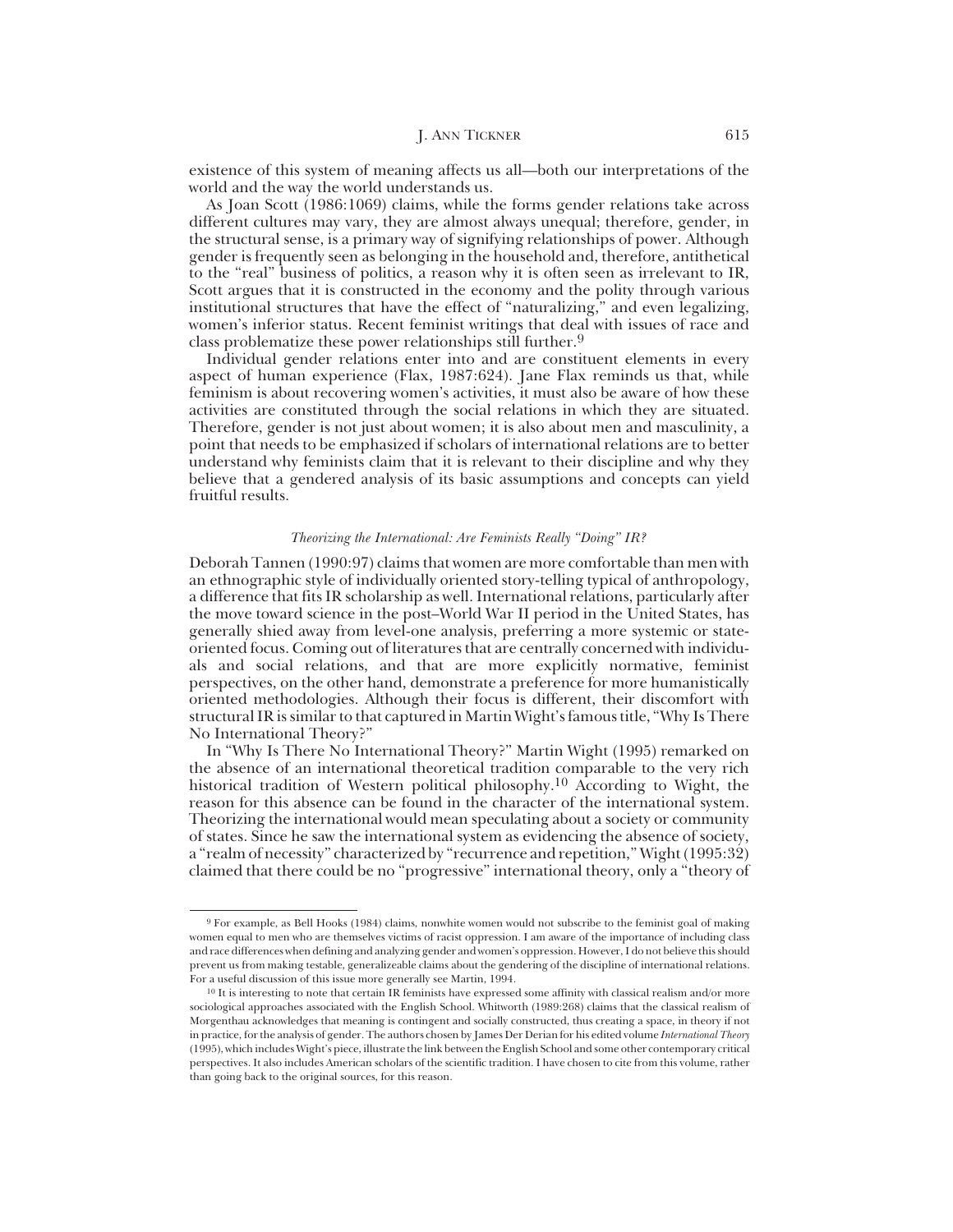survival" marked by "an intellectual and moral poverty."11 Wight is, of course, using theory in an explicitly normative sense, not fashionable amongst contemporary, more scientific theoretical approaches. He is postulating a "theory of the good life" (Wight, 1995:32), a progressive theory of social relations that calls for societal improvements, improvements, Wight claims, that can take place only within a political space such as the state.

While many contemporary feminist theorists would take issue with Wight's views on equating progressive theory with a tradition of Western political thought that has generally either excluded women altogether or treated them as less than fully human (Okin,  $1980$ ),  $12$  his reasons for claiming the poverty of international theory have relevance for problems feminists encounter when theorizing the international. With an ontology based on unitary states operating in an asocial, anarchical international environment, there is little in realist theory that provides an entry point for feminist theories, grounded as they are in an epistemology that takes social relations as its central category of analysis.13

As demonstrated above, much of contemporary feminism is also committed to progressive or emancipatory goals, particularly the goal of achieving equality for women through the elimination of unequal gender relations. Drawing on earlier literatures, such as those on women in the military and women and development, feminist writings on international relations have focused on individuals in their social, political, and economic settings, rather than on decontextualized unitary states and anarchical international structures. They investigate how military conflict and the behavior of states in the international system are constructed through, or embedded in, unequal gendered structural relations and how these affect the life chances of individuals, particularly women. These very different foci evoke the kind of questions introduced above about what is the legitimate subject matter of the discipline.

Returning to Martin Wight's discomfort with the realist tradition, with which feminists might find some common ground, could we find an entry point for feminist theorizing about the international system in approaches that start with different assumptions? Given a high level of economic interdependence, the growth of transnational nonstate actors, and the proliferation of international institutions, many IR scholars, particularly liberals with progressivist views of the international arena, prefer to work in the Grotian or Kantian traditions which postulate not an anarchy, but an international society of states within which a discussion of social relations becomes possible. Writing in the Kantian tradition, Andrew Linklater (1982) offers a critique of Wight. While acknowledging the tension between man as a universal category and citizens bound by loyalties to their states, Linklater postulates a Kantian resolution: "[B]ecause modern citizens are more than mere members of their communities, since they are responsive to universalistic moral claims, it is within their power to transform international relations in a direction which realises their capacity to lead free lives" (Linklater, 1982:18). "Kant held that all men were bound together by the necessary obligation to so arrange their social and political lives that they could gradually realise a condition of universal justice and perpetual peace. . . . [These] were essential or categorical ends which men were

<sup>11</sup> Here Wight is presenting a realist worldview. However, it is difficult to place Wight exclusively within any one of the three theoretical traditions that he himself outlined. For further elaboration of this point see Yost, 1994.

<sup>&</sup>lt;sup>12</sup> Feminist perspectives on international relations have focused on the explicitly gendered writings of political philosophers, such as Hobbes and Machiavelli, whose works have served as foundational texts for the discipline. See, for example, Grant, 1991, and Sylvester, 1994a.

<sup>&</sup>lt;sup>13</sup> For further elaboration on these ontological distinctions, as well as on the problems of articulating a world politics beyond the state, see Walker, 1992.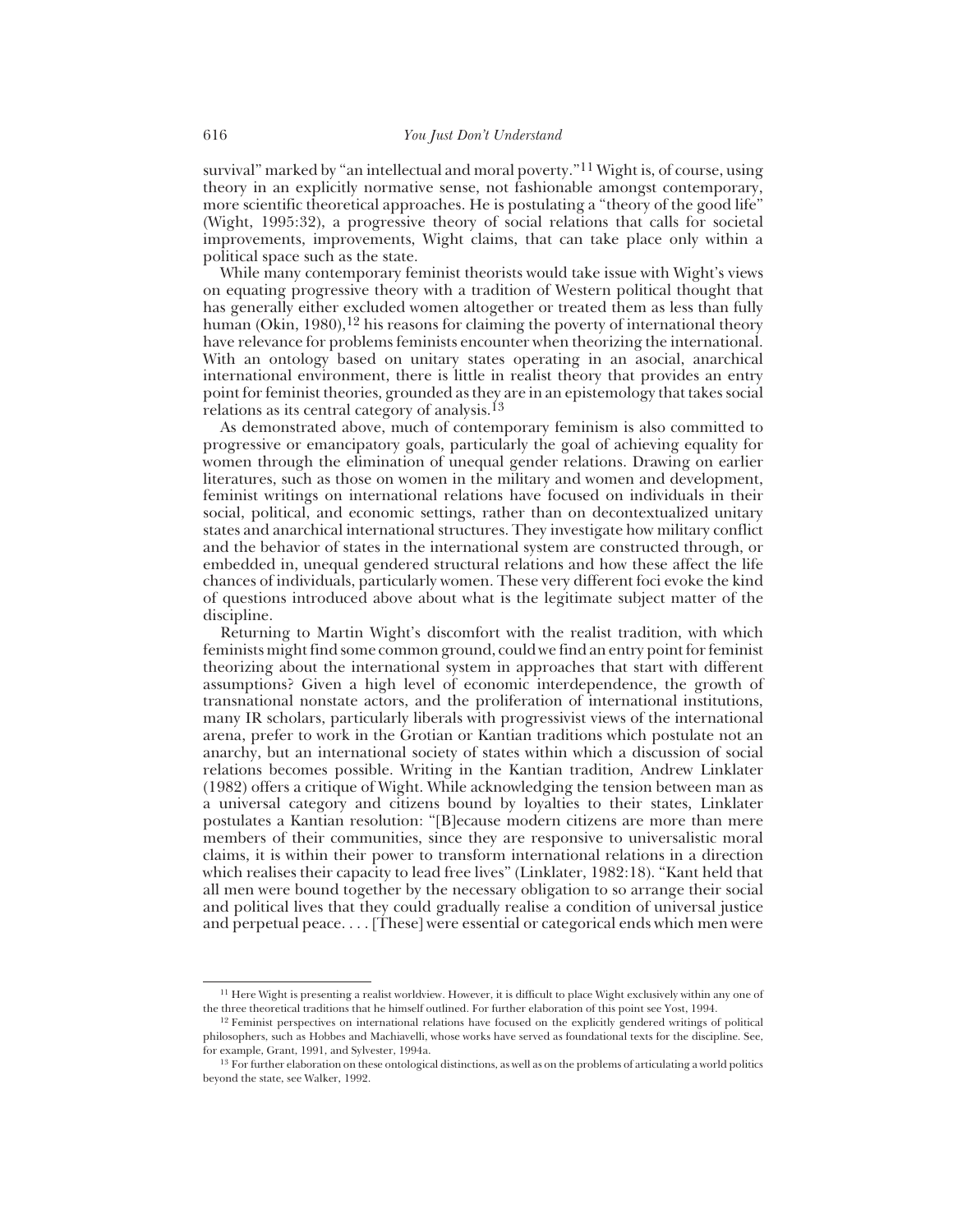under an unconditional obligation to promote by virtue of their rational nature" (Linklater, 1982:97).

The Kantian ethic, a progressive interpretation of international relations, is one of the important foundations of the so-called idealist tradition, a tradition to which feminist writings in international relations are often mistakenly assigned by international relations scholars.14 In spite of its commitment to emancipatory goals of justice and peace which, in theory at least, could include the elimination of unjust social relations, this tradition is also problematic for feminists (Sylvester, 1994b:94). Western theories of universal justice, built on a rather abstract concept of rationality, have generally been constructed out of a definition of human nature that excludes or diminishes women. Feminists assert that the universalism they defend is defined by identifying the experience of a special group, (elite men), as paradigmatic of human beings as a whole (Benhabib, 1987:81). Most Western political theorists were quite explicit in their claims that women either were not capable of, or should not be encouraged in, the attainment of enlightenment, autonomy, and rationality. For example, while Kant viewed the development of rationality as necessary for the formation of a moral character, he denied that women were capable of such achievements; he also recommended against the education of women because it would inhibit man's development (Tuana, 1992:52–3).15

While IR scholars might argue that Kant's views on women were a time-bound premise which can safely be discarded in today's more gender-sensitive climate, feminists believe that the Western philosophical tradition is too deeply implicated in masculinist assumptions to serve as a foundation for constructing a gendersensitive IR. Therefore, the gender biases of this tradition, which are fundamental to its normative orientation, must be exposed and challenged. For this reason, feminists claim that works that have served as foundational texts for international relations must be reexamined for evidence of gender biases which call into question the gender neutrality frequently claimed in response to feminist critiques. In the words of one feminist theorist, "all forms of feminist theorizing are normative in the sense that they help us to question certain meanings and interpretations in IR theory" (Sylvester, 1994a:318). However, challenging the core assumptions, concepts, and ontological presuppositions of the field with claims of gender bias are bound to result in miscommunications and to make conversations with international theorists difficult.

#### *Epistemological Divides: Where Is Your Research Program?*

*International Theory.* In his commentary on Wight's piece, discussed earlier, Hans Morgenthau (1995) asserted that international theory could be progressive but in a rather different sense: "[T]he ideal toward which these theories try to progress is ultimately international peace and order to be achieved through scientific precision and predictability in understanding and manipulating international

<sup>14</sup> Feminists believe that labeling their work as idealism is often a mistake. They claim they are describing a reality rarely acknowledged in the discipline. I use the term *so-called* when referring to idealism because the label was invented by realists and it is one that has contributed to the delegitimation of the idealist tradition. It is interesting to note that the language of the realist/idealist debate has gendered connotations. Communitarian, liberal, or cosmopolitan might serve as better definitions of this rich tradition. However, women's voices and gender analysis have been absent also from international law from which the cosmopolitan and communitarian traditions have drawn inspiration (see Charlesworth, Chinkin, and Wright, 1991).

<sup>15</sup> I am aware that the exclusion of women from traditions of universalist ethics and justice is quite a different issue from postulating a universalist ethic that could include women. Indeed, this is an important and contentious issue in feminist theories of justice. For positions on both sides of this debate see various chapters in Nussbaum and Glover, 1995.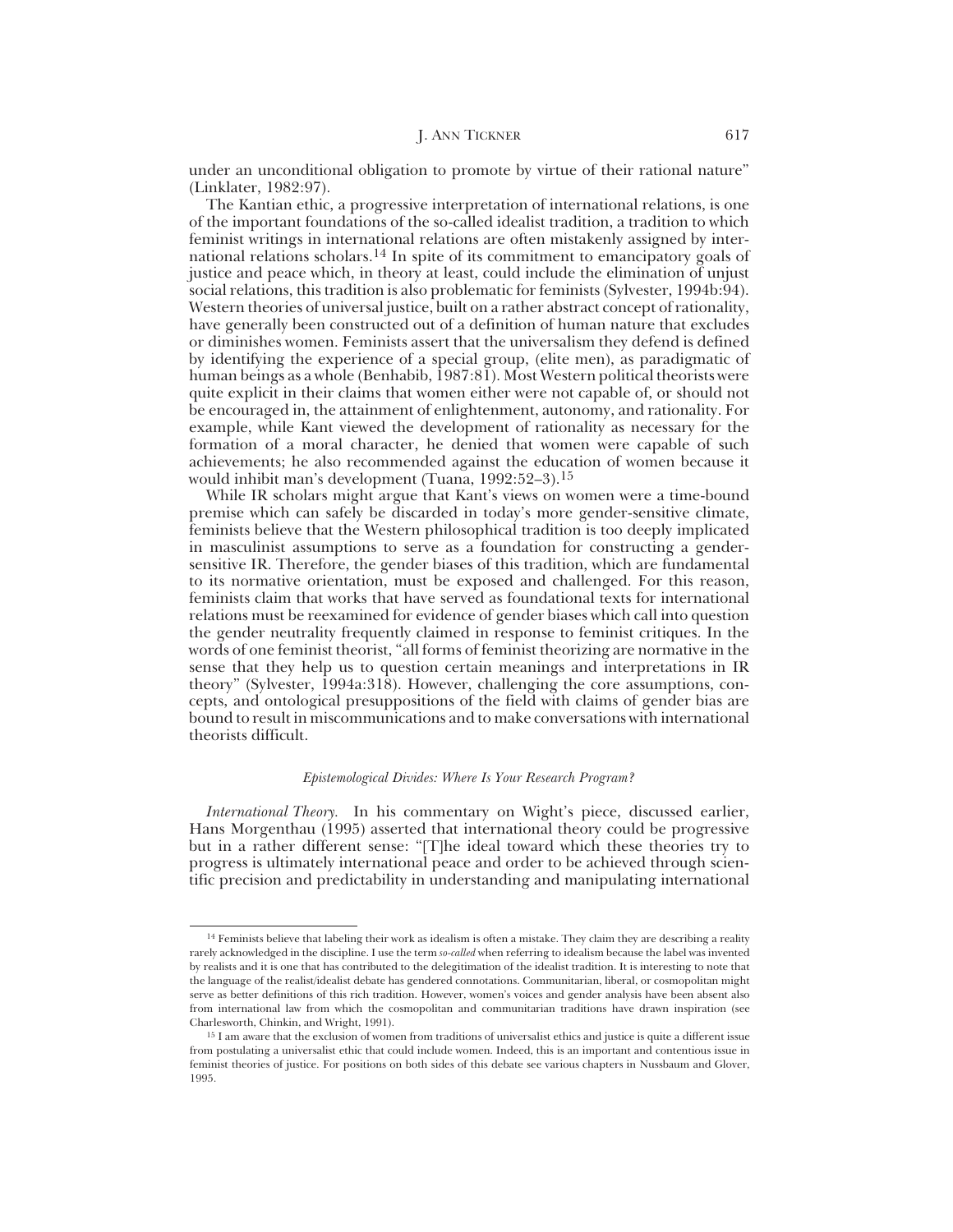affairs" (Morgenthau, 1995:40). For Morgenthau, the purpose of theory was "to bring order and meaning into a mass of unconnected material and to increase knowledge through the logical development of certain propositions empirically established" (Morgenthau, 1995:46). Unlike Wight, Morgenthau, motivated by countering German fascism of the 1930s, was making the case for a scientific international theory, a type of theory that has strongly influenced mainstream international relations, at least in the United States.16

As I shall discuss below, this view of the purposes of theory is one that feminists have found problematic. However, feminists often misunderstand or ignore the rationale for the search for more scientific theories offered by early realists such as Morgenthau. Most of the founding fathers of American realism in the post–World War II period were European intellectuals fleeing from Nazi persecution. Flagrant violations of international law and abuses of human rights in the name of German nationalism motivated Morgenthau, and other early realists, to dissociate the realm of morality and values from the realpolitik of international politics. Painting a gloomy picture of "political man," and the dangers of an anarchic international system, Morgenthau claimed that war was always a possibility. However, he believed that the search for deeper explanations of the laws that govern human action could contribute to lessening the chances that such disasters would recur in the future.17 Defending science against ideologically charged claims, which he associated with European fascism of the 1930s, Morgenthau believed that only by a more "scientific" understanding of its causes could the likelihood of war be diminished.

According to Stanley Hoffmann (1977), Morgenthau shaped these truths as a guide to those in power; thus, the growth of the discipline cannot be separated from the growing American role in world affairs in the post–World War II era. Speaking to and moving among foreign policy elites, this "American discipline" was, and is, aimed at an audience very different from feminist international relations. This difference—to which I return below—also causes misunderstandings.

The scientific turn in postwar realism was also adopted by behavioralists, neorealists, liberal institutionalists, and some peace researchers, all of whom drew on models from the natural sciences and from economics to build their theories. Seeking scientific respectability, international theorists turned to the natural sciences for their methodologies; many of them were also defending the autonomy of rational inquiry against totalitarian ideologies, this time of postwar Communism. Theories were defined as sets of logically related, ideally causal propositions, to be empirically tested or falsified in the Popperian sense. Scientific research programs were developed from realist assumptions about the international system serving as the "hard core" (Lakatos and Musgrave, 1970). While international theorists never sought the precision of Newton's grand schemes of deterministic laws and inescapable forces, they did claim that the international system is more than the constant and regular behavior of its parts (Hollis and Smith, 1990:50). Popular in the discipline, structural theories account for behavior by searching for causes. These theorists believe that events are governed by the laws of nature; in other words, behavior is generated by structures external to the actors themselves (Hollis and Smith, 1990:3).<sup>18</sup> In all these endeavors, theorists have generally assumed the

<sup>16</sup> Just as he was not considered scientific enough by many subsequent international theorists, Morgenthau was himself ambivalent about the turn to science in American international theory. For evidence of this ambivalence see Morgenthau, 1946. For an analysis of the reasons for the preference for scientific methodologies in the U.S. see Hoffmann, 1977.

<sup>&</sup>lt;sup>17</sup> For a feminist critique of Morgenthau's six principles of political realism see Tickner, 1988.

<sup>&</sup>lt;sup>18</sup> Hollis and Smith (1990) identify two traditions in international theory, "inside" and "outside." Since "inside" theories are interpretive or hermeneutical, feminist theories would probably fit more comfortably into this tradition, although it too presents problems for feminists. A tradition constructed out of the beliefs and intentions of human actors has rarely included women as actors.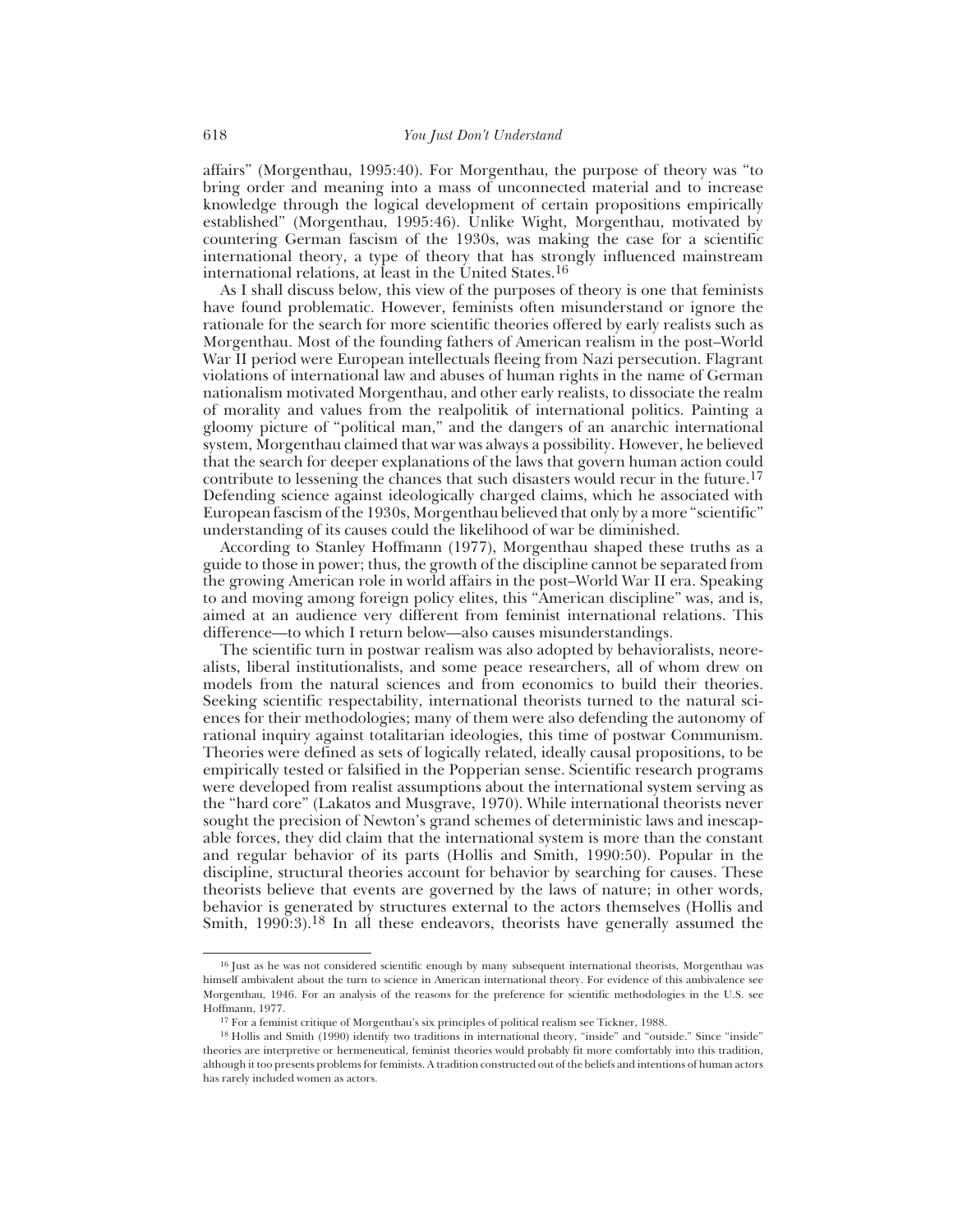possibility as well as the desirability of conducting systematic and cumulative scientific research.

Borrowing from economics, game theory and rational choice theory became popular for explaining the choices and optimizing behavior of self-interested states in an anarchical international system as well as a means for interpreting the actions of their foreign policy decision makers. Given the dangers and unpredictability of such a system, theory building was motivated by the desire to control and predict (Waltz, 1979:6).19 The search for systematic inquiry could, hopefully, contribute to the effort of diminishing the likelihood of future conflict. Broadly defined as positivist, this turn to science represents a view of the creation of knowledge based on four assumptions: first, a belief in the unity of science—that is, the same methodologies can apply in the natural and social worlds; second, that there is a distinction between facts and values, with facts being neutral between theories; third, that the social world has regularities like the natural world; and fourth, that the way to determine the truth of statements is by appeal to neutral facts or an empiricist epistemology (Smith, 1997:168). $20$ 

*Feminist Theory.* Since it entered the field of international relations in the late 1980s, feminist theory has often, but not exclusively, been located within the critical voices of the "third debate," a term articulated by Yosef Lapid (1989). Although they are not all postmodern, or even post-Enlightenment, in their normative orientation at least, an assumption sometimes implied by conventional scholars, many contemporary feminist international relations scholars would identify themselves as postpositivists in terms of Lapid's articulation of the term and in terms of the definition of positivism outlined above. While there is no necessary connection between feminist approaches and post-positivism, there is a strong resonance for a variety of reasons including a commitment to epistemological pluralism as well as to certain ontological sensitivities. With a preference for hermeneutic, historically based, humanistic and philosophical traditions of knowledge cumulation, rather than those based on the natural sciences, feminist theorists are often skeptical of empiricist methodologies that claim neutrality of facts. While many feminists do see structural regularities, such as gender and patriarchy, they define them as socially constructed and variable across time, place, and cultures, rather than as universal and natural.

Agreeing with Robert Cox's assertion that theory is always for someone and for some purpose, the goal of feminist approaches is similar to that of critical theory as defined by Cox. While not all historians would accept this link, Cox asserts that critical theory "stands apart from the prevailing order of the world and asks how that order came about": it can, therefore, be a guide to strategic action for bringing about an alternative order (Cox, 1981:129–30).

Cox contrasts critical theory with conventional theory which he labels "problemsolving,"—a type of conversation that Tannen associates with men (1990:ch. 2). Problem-solving takes the world as it finds it and implicitly accepts the prevailing order as its framework (Cox, 1981:130). Since feminist theorists believe that the world is characterized by gender hierarchies that are detrimental to women, they would be unlikely to take such an epistemological stance. In the words of one

<sup>19</sup> What level of prediction is desirable or possible is a matter of some contention amongst international theorists. Claims that international theorists failed to predict the end of the Cold War has added fuel to this debate (see Gaddis, 1992–93).

<sup>&</sup>lt;sup>20</sup> Not all IR theorists, who associate themselves with the scientific tradition, would agree with all parts of this definition. Few social scientists believe that their work is value-free or that universally valid generalizations are possible; nevertheless, they would probably agree that these are useful standards to which to aspire. Most would believe, however, that systematic social scientific research is possible and desirable and that methodologies borrowed from the natural sciences can be useful, although some have recognized the problems of applying natural science methods to the social sciences. I am indebted to an anonymous reviewer and to Harvey Starr for these observations.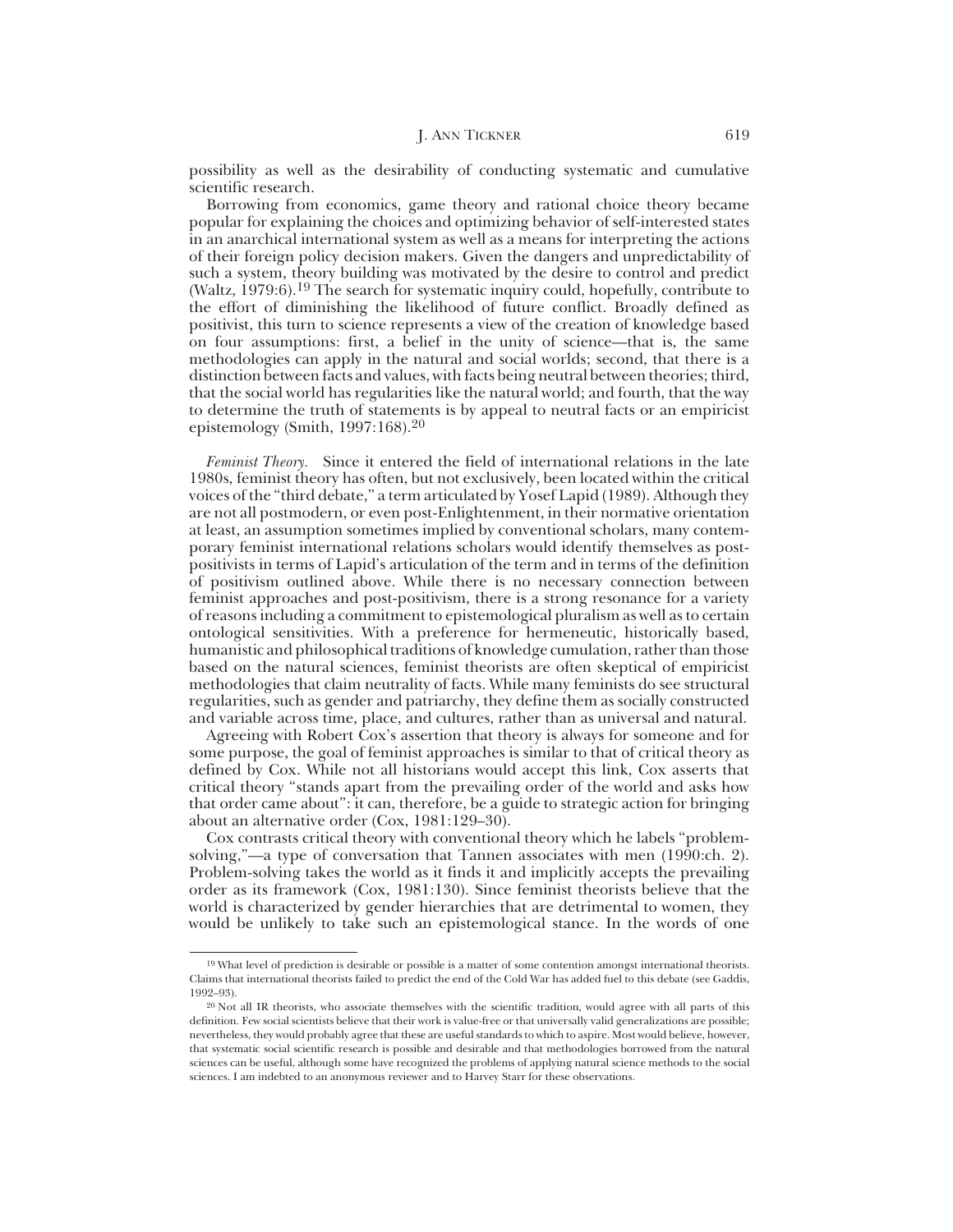feminist scholar who defines herself as a post-positivist, "postpositivism compels our attention to context and historical process, to contingency and uncertainty, to how we construct, rather than dis-cover, our world(s)" (Peterson, 1992a:57).

In constructing their approaches to international theory, feminists draw on a variety of philosophical traditions and literatures outside international relations and political science within which most IR scholars are trained. While IR feminists are seeking genuine knowledge that can help them to better understand the issues with which they are concerned, the IR training they receive rarely includes such knowledge. Hence, they, like scholars in other critical approaches, have gone outside the discipline to seek what they believe are more appropriate methodologies for understanding the social construction and maintenance of gender hierarchies. This deepens the level of misunderstanding and miscommunication and, unfortunately, often leads to negative stereotyping on all sides of these epistemological divides.

Feminist theories, variously identified as Marxist, radical, psychoanalytic, socialist, standpoint, existentialist, and postmodern, describe the causes and consequences of women's oppression and prescribe strategies for removing it;<sup>21</sup> thus, many of them are progressive in the sense in which Martin Wight was using the term. While psychoanalytic traditions look for causes of women's inequality in socialization practices of early childhood, radicals, Marxists, and socialists look for explanations in structures of patriarchy which "naturalize" women's oppression, or in the labor market with its gender discriminations and divisions between public (paid) and private (unpaid/domestic) work. As Carole Pateman (1994:21) has emphasized, feminism is more than a derivation from other bodies of political and social theory because it is centered on an investigation of the forms of power that men exercise over women.

All these feminist theoretical approaches, upon which IR feminists have drawn, are grounded in social and political theory and sociological traditions many of which lie outside the discipline of international relations. Therefore, while international theorists are often justifiably frustrated when feminists cannot provide a brief overview of feminist theory, feminists find communication on this issue with scholars trained in social scientific methodologies equally difficult because of the lack of agreement as to what counts as legitimate scientific inquiry. Since all these feminist approaches question the claim that women can simply be added to existing theoretical frameworks, it is predictable that misunderstandings will compound when those working within the scientific tradition suggest that feminist approaches can be incorporated into conventional IR methodologies. Indeed, feminists have a legitimate fear of cooptation; so often women's knowledge has been forgotten or subsumed under more dominant discourses.22

Incorporation can also be a source of misunderstanding when international theorists, responding to challenges of gender blindness, have attempted to make women more visible in their texts. For, as Emily Rosenberg (1990) tells us, efforts to integrate women into existing theories and consider them equally with men can only lead to a theoretical cul-de-sac which further reinforces gender hierarchies. For example, in international relations, when we add exceptional women—the famous few such as Margaret Thatcher or Golda Meier who succeed in the tough

<sup>&</sup>lt;sup>21</sup> One must be wary of putting feminist perspectives into boxes, however. There is considerable overlap amongst approaches, and many theorists draw on a variety of intellectual traditions. The interdisciplinarity of feminism compounds the difficulties and limitations of categorizations. I am also aware that, as with my definition of conventional theory, I am conflating divergent bodies of scholarship. The unifying theme upon which I draw is that most feminist approaches take gender as a central category of analysis and seek to understand the sources of women's oppression and how to end it. For a useful introductory overview of feminist theories see Tong, 1989.

<sup>22</sup> This issue of cooptation is evidenced in Weber's (1994) critique of Keohane (1989) which called for an alliance between neoliberal institutionalism and standpoint feminism.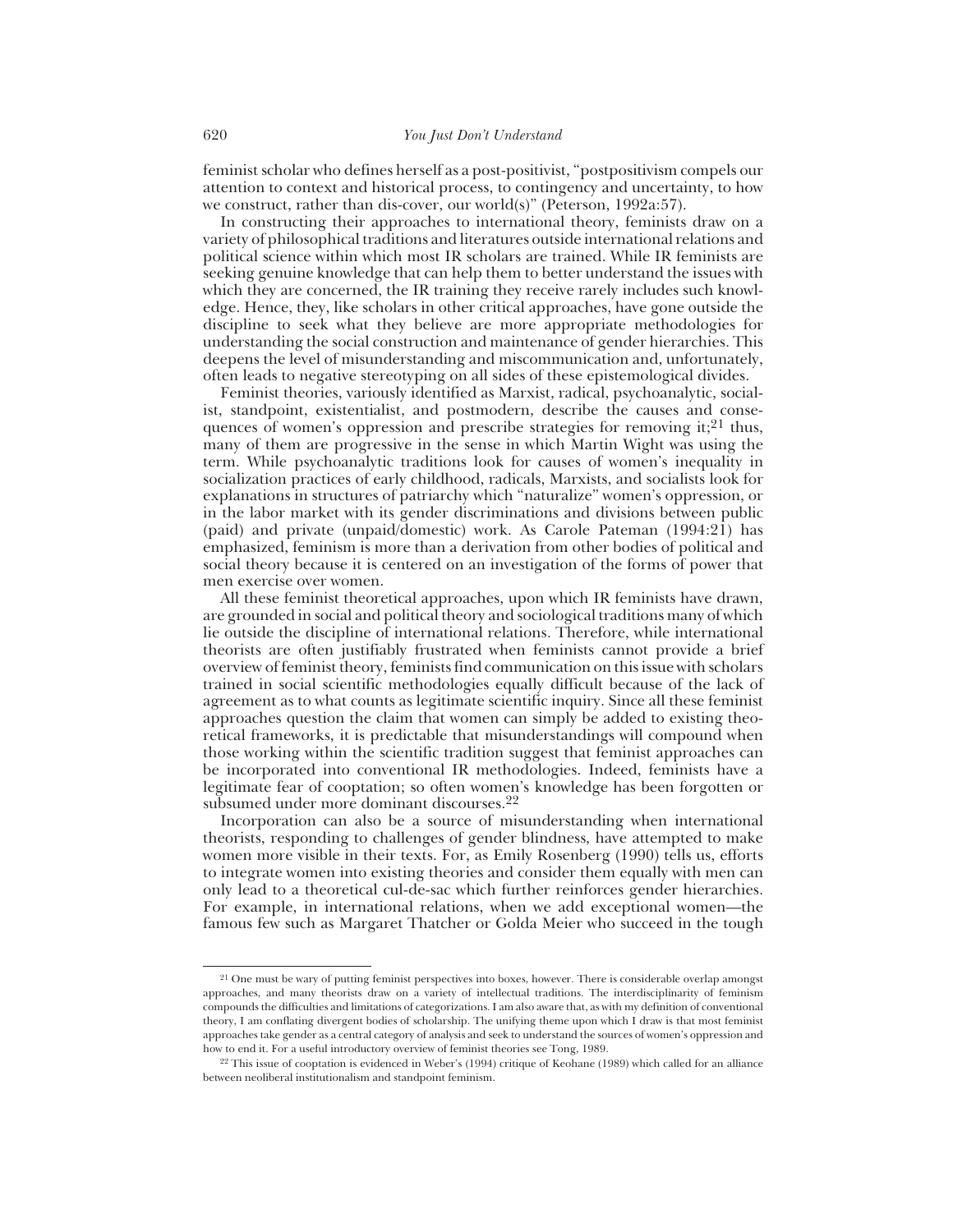## J. ANN TICKNER 621

world of international politics by acting like men—to existing frameworks, it tends to imply, without the claim being made overtly, that the problem of their absence lies with women themselves. Conversely, if we go looking for women working in "women's spheres," such as peace groups, it only reinforces the socially constructed boundaries between activities differentially deemed appropriate for women and for men; moreover, it contributes to the false claim that women are more peaceful than men, a claim that disempowers both women and peace. Although feminists are frequently told that they are implying that women are more peaceful than men, many are actually quite suspicious of this association of women with peace. Besides being derivative of an essentialized position about women's "nature," to which most contemporary feminists do not subscribe, this association tends to brand women as naive and unrealistic, thereby further delegitimizing their voices in the world of foreign policy making (Sylvester, 1987; Elshtain, 1990).

Feminists are arguing for moving beyond knowledge frameworks that construct international theory without attention to gender and for searching deeper to find ways in which gender hierarchies serve to reinforce socially constructed institutions and practices that perpetuate different and unequal role expectations, expectations that have contributed to fundamental inequalities between women and men in the world of international politics. Therefore, including gender as a central category of analysis transforms knowledge in ways that go beyond adding women; importantly, but frequently misunderstood, this means that women cannot be studied in isolation from men.

While most feminists are committed to the emancipatory goal of achieving a more just society, which, for them, includes ending the oppression of women, the Kantian project of achieving this goal through Enlightenment knowledge is problematic because of feminist claims that this type of knowledge is gendered. Feminists assert that dichotomies, such as rational/irrational, fact/value, universal/particular, and public/private, upon which Western Enlightenment knowledge has been built and which they see as gendered, separate the mind (rationality) from the body (nature) and, therefore, diminish the legitimacy of women as "knowers." Susan Heckman has claimed that, "since the Enlightenment, knowledge has been defined in terms of 'man,' the subject, and espouses an epistemology that is radically homocentric." Since Enlightenment epistemology places women in an inferior position, outside the realm of rationality, challenging the priority of "man" in the modern episteme must be fundamental to any feminist program (Heckman, 1990:2). Similarly, Patricia Hill Collins (1989) claims that Black women would be unlikely to subscribe to an epistemology that has, for the most part, excluded Blacks and other minorities. Black women, she claims, prefer, and consider more legitimate, knowledge construction based on concrete experience of everyday lives, stories, and dialogues. These subjective epistemological positions are unsettling for scholars trained in scientific methodologies based on more abstract knowledge claims.

In her critique of the natural sciences, Evelyn Fox Keller (1985:89) asserts that modern Enlightenment science has incorporated a belief system that equates objectivity with masculinity and a set of cultural values that simultaneously elevates what is defined as scientific and what is defined as masculine. Throughout most of the history of the modern West, men have been seen as the knowers; what has counted as legitimate knowledge, in both the natural and social sciences, has generally been knowledge based on the lives of men in the public sphere. The separation of the public and private spheres, reinforced by the scientific revolution of the seventeenth century, has resulted in the legitimation of what are perceived as the "rational" activities (such as politics, economics, and justice) in the former while devaluing the "natural" activities (such as household management, childrearing, and care-giving) of the latter (Peterson, 1992b:202).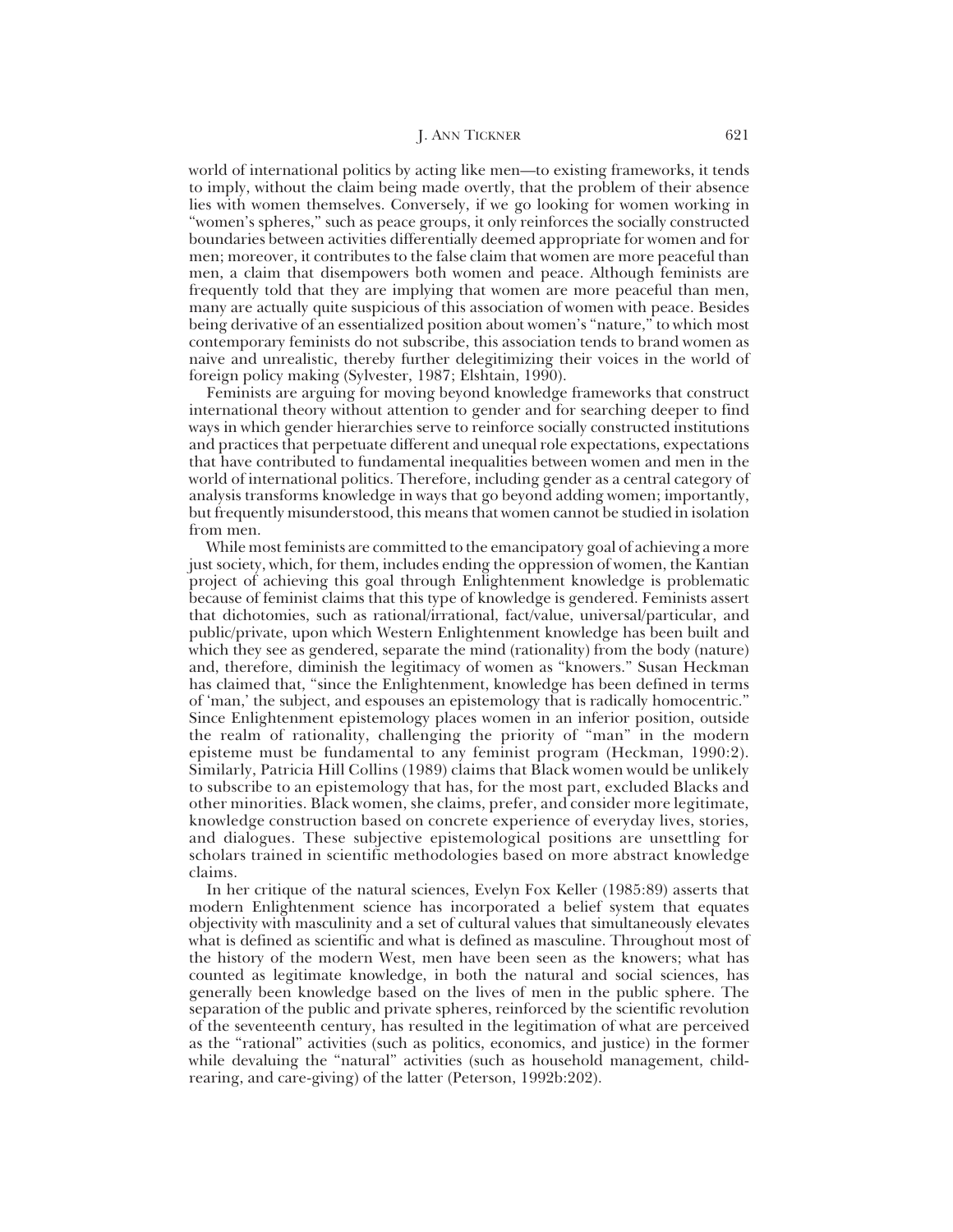As Carole Pateman (1988:90) argues, in the seventeenth century women began to be deprived of the economic basis for independence by the separation of the workplace from the household and the consolidation of the patriarchal structures of capitalism. The separation of public and private spheres has also engendered a division between reason and feeling as the household, the "natural" site of women's existence, became associated with moral sentiments as opposed to self-interest, more characteristic of the public world (Tronto,  $1993:52-\overline{6}$ ), a split that has been particularly evident in rationalist theories of international relations. Feminists believe that the legitimation of particular types of knowledge, intensified by this public/private divide, shapes and restricts the kinds of questions that get asked and how they get answered.<sup>23</sup>

Stephen Toulmin (1990) analyzes the coincidence of the birth of the modern scientific method and the birth of the modern nation-state. He contrasts the scientific method with a "pre-modern" or "early modern" humanistic tradition, incorporating writers such as Erasmus and Montaigne, whose skeptical tolerance for ambiguity and diversity in knowledge accumulation seems more compatible with feminist thinking than with the rationalist universalism of the scientific revolution. Most feminists claim that knowledge is socially constructed, contingent, and shaped by context, culture, and history. According to Sandra Harding (1991:59), the subject of knowledge is never simply an individual capable of transcending historical location: in other words, there is no impartial, value-neutral Archimedian perspective. Feminist analysis insists that the inquirer be placed in the same critical plane as the subject matter (Harding, 1987:9). Even the best forms of knowledge cannot be divorced from their political consequences, a claim that can only appear unsettling to proponents of scientific methodologies who frequently label such knowledge claims as relativist and lacking in objectivity.

Feminists argue, however, that broadening the base from which knowledge is constructed, that is, including the experiences of women, can actually enhance objectivity.<sup>24</sup> Arguing from a modified standpoint position,<sup>25</sup> Sandra Harding explores the question as to whether objectivity and socially situated knowledge is an impossible combination. She concludes that adopting a feminist standpoint actually strengthens standards of objectivity. While it requires acknowledging that all human beliefs are socially situated, it also requires critical evaluation to determine which social situations tend to generate the most objective knowledge claims. Harding argues for what she calls "strong objectivity" which extends the task of scientific research to include a systematic examination of powerful background beliefs and making strange what has hitherto appeared as familiar (Harding, 1991:142, 149).

Likewise, Donna Haraway argues for what she calls "embodied objectivity" or "situated knowledge." For Haraway, situated knowledge does not mean relativism but shared conversations leading to "better accounts of the world" (Haraway, 1988:580).<sup>26</sup> Indeed, feminists frequently use the metaphor of conversation both

<sup>&</sup>lt;sup>23</sup> Carol Cohn (1987) makes this point with respect to issues of nuclear strategy. She claims that the rationalist, depersonalized, and technocratic language of defense intellectuals has limited the kind of questions that can be asked and has restricted the kinds of policy options that are seen as legitimate.

<sup>24</sup> As Sandra Harding (1991:123) emphasizes, women's experiences alone are not a reliable guide for deciding which knowledge claims are preferable because women tend to speak in socially acceptable ways. Nevertheless, Harding believes that women's lives are the place from which feminist research should begin.

<sup>25</sup> I use the term *modified* to indicate that Harding takes into consideration postmodern critiques of an essentialized standpoint which, they say, speaks from the position of privileged Western women. Standpoint feminism comes out of Hegel's notion of the master/slave relationship and out of Marxist theory more generally. Hegel and Marxists claim that the slave (or the proletariat) have, by necessity, a more comprehensive understanding of the position of both the master (or the capitalist) *and* the slave.

<sup>26</sup> Christine Sylvester's method of empathetic cooperation draws on this idea of shared conversations (see Sylvester, 1994a, 1994b).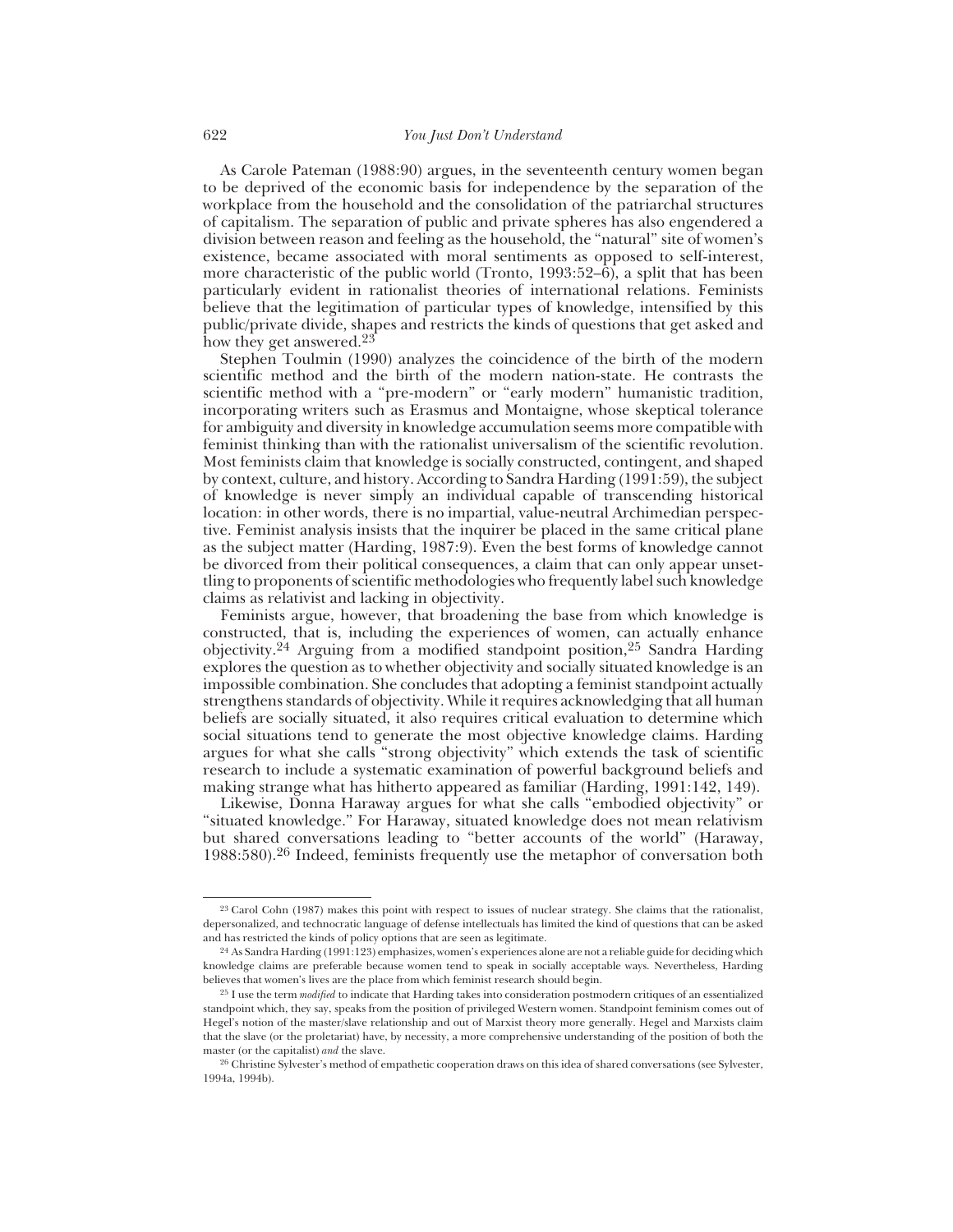## J. ANN TICKNER 623

as a preferred methodology and in their calls for engagement with IR scholars. Since conversational or dialogic methodologies come out of a hermeneutic tradition, conversation is not a metaphor social scientists are likely to employ; indeed, it is one that would appear quite strange as a basis for theory construction.27

This brief overview of a variety of feminist epistemologies suggests that they are quite different from those prevailing in conventional international relations. Since all feminist approaches are concerned with social relations, particularly the investigation of the causes and consequences of unequal relationships between women and men, the questions they ask about international relations are likely to be quite different from those of international theorists primarily concerned with the interaction of states in the international system. While feminist theories might fit more comfortably into what Hollis and Smith (1990) term the "inside," or hermeneutical approach, feminists construct their knowledge about international relations not so much from the perspectives of "insiders" but from voices of the disempowered and marginalized not previously heard.<sup>28</sup> The sounds of these unfamiliar voices and the issues they raise sometimes cause conventional scholars to question whether feminists even belong within the same discipline.

As Sandra Harding (1991:123) tells us, an important task of feminist theory is to make strange what has previously appeared familiar, or to challenge us to question what has hitherto appeared as "natural." In international relations, this has involved an examination of the basic assumptions and concepts of the field, taken as unproblematic—and gender-neutral—by conventional international theorists. While critical approaches more generally have often been accused of indulging in criticism rather than producing new research programs (Walt, 1991:223), feminists would argue that a critical examination is necessary because feminist research agendas cannot be built without first exposing and questioning the gender biases of the field. As an example of one such conceptual reexamination and its implications for different kinds of investigations and understandings, I shall now outline some feminist perspectives on security. Rather than attempt to offer a comprehensive analysis of the subject, I use these observations to illustrate more concretely some of the sources of misunderstanding discussed above; this section is also intended to suggest potential feminist research agendas.29

## **Feminist Perspectives on Security**

I have chosen to focus on security because it has been central to the discipline of international relations since its inception in the early twentieth century. It is also an important issue for feminists who write about international relations. However, as I have indicated, since feminist perspectives are constructed out of very different ontologies and epistemologies, their definitions of security, explanations of insecurity, and prescriptions for security enhancement are areas where divergence from conventional international theory is significant. Thus, they offer a good illustration of some of the misunderstandings outlined above. I shall begin by defining what certain feminist scholars mean by security and insecurity; I shall outline some of the kinds of empirical evidence feminists use when analyzing security. Then, drawing on some of the feminist approaches discussed earlier, I will illustrate some of the

<sup>27</sup> Tannen's (1990:ch.3) distinction between "report-talk" and "rapport talk" may be relevant to this discussion of the gendering of scientific methods. According to Tannen, for most men, talk is a means of preserving independence, whereas, for most women, it is a way of establishing connections.

<sup>28</sup> It is important to stress that feminists recognize the multiplicity of women's voices mediated by class, race, and cultural positions. Debate on the problems of essentialism is one of the most vital in feminist theory today. For an elaboration of the issues at stake see Martin, 1994.

<sup>29</sup> I have offered a more systematic analysis of security from a feminist perspective in *Gender in International Relations* (Tickner, 1992; see also Peterson, 1992a, and Peterson and Runyan, 1993).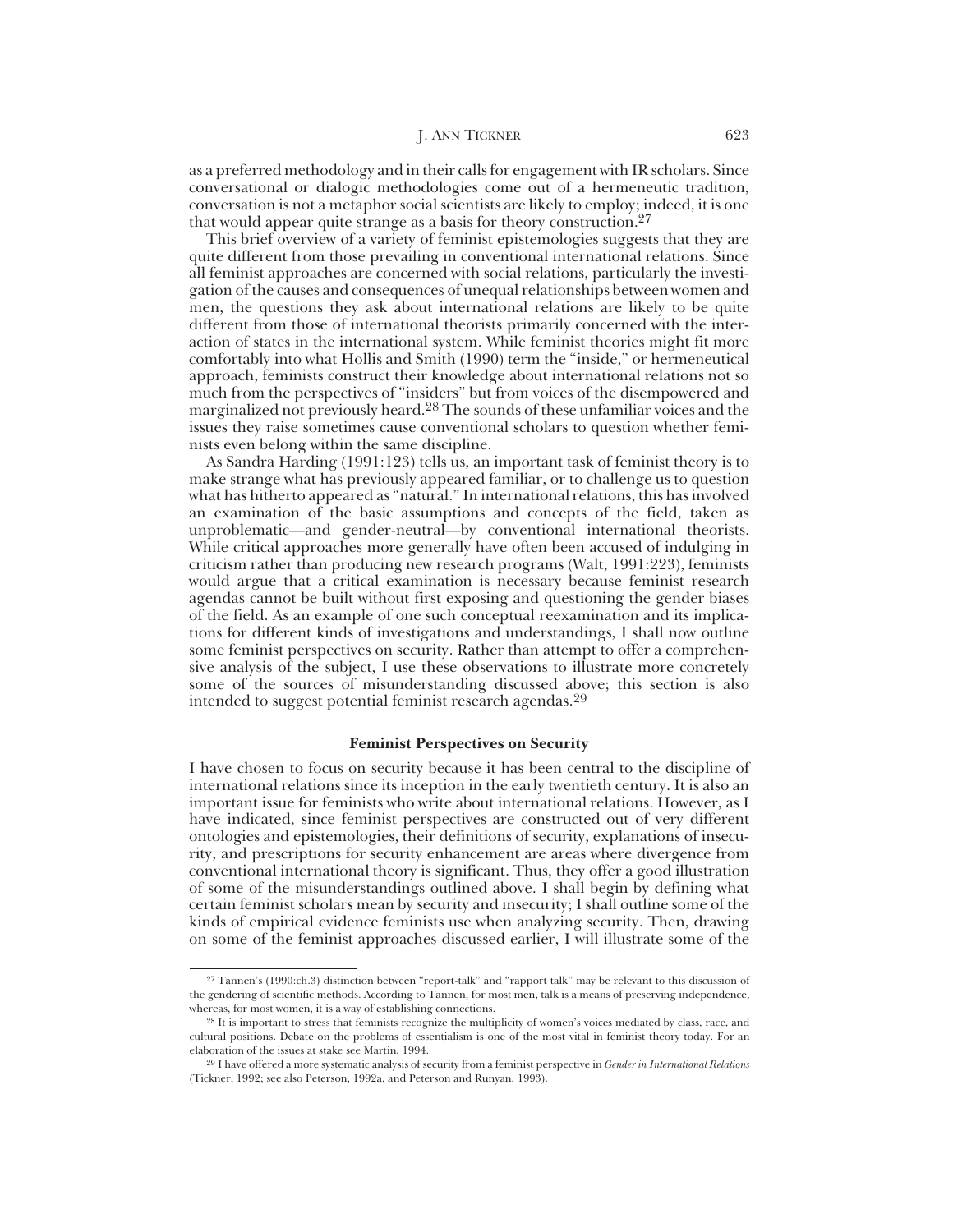types of explanations feminist theories offer for some contemporary insecurities, thereby demonstrating potential avenues for further research. While these research agendas may be different from conventional analyses of security, they too claim to seek greater understanding of "real-world" security issues.

#### *What Is Security?*

Scholars in the realist paradigm, within which much of the analysis of security has taken place, define security in political/military terms, as the protection of the boundaries and integrity of the state and its values against the dangers of a hostile international environment, Martin Wight's "realm of necessity" (Wolfers, 1962). In their search for more parsimonious explanations, neorealists emphasize the anarchical structure of the system rather than domestic factors as being the primary determinant of states' insecurities. States are postulated as unitary actors whose internal characteristics, beyond an assessment of their relative capabilities, are not seen as necessary for understanding their vulnerabilities or security-enhancing behavior (Waltz, 1979). States' efforts to increase their power or engage in balanceof-power activities are explained as attempts to improve their security. In the United States, security studies, defined largely in terms of the bipolar nuclear confrontation between the United States and the former Soviet Union, became an important subfield within the discipline. For security specialists, this definition of security remains in place in the post–Cold War era. Security specialists believe that military power remains a central element of international politics and that the traditional agenda of security studies is, therefore, expanding rather than shrinking (Walt, 1991:222).

In the 1980s, a trend toward broadening the definition of security emerged as peace researchers, those concerned with poverty in the South, environmentalists, and certain European policy makers began to define security in economic and environmental as well as political/military terms (Independent Commission, 1982; Ullman, 1983; Mathews, 1989; Buzan, 1991). While this trend continues to gain strength after the end of the Cold War, the issue remains controversial.<sup>30</sup> It is, however, a definition, more compatible with most contemporary feminist scholarship that also finds traditional definitions of security too narrow for what they consider to be the security issues of the post–Cold War world. There are, however, important differences between the new security literature and feminist perspectives since very little of the new security literature has paid attention to women or gender.

Many IR feminists define security broadly in multidimensional and multilevel terms—as the diminution of all forms of violence, including physical, structural, and ecological (Tickner, 1992; Peterson and Runyan, 1993). Since women are marginal to the power structures of most states, and since feminist perspectives on security take women's security as their central concern, most of these definitions start with the individual or community rather than the state or the international system. According to Christine Sylvester (1994b), security is elusive and partial and involves struggle and contention; it is a process rather than an ideal in which women must act as agents in the provision of their own security. Speaking from the margins, feminists are sensitive to the various ways in which social hierarchies manifest themselves across societies and history. Striving for security involves exposing these different social hierarchies, understanding how they construct and are constructed by the international order, and working to denaturalize and dismantle them.

<sup>30</sup> Walt (1991) makes a case for continuing to define security narrowly. For a critique of Walt's position see Kolodziej, 1992.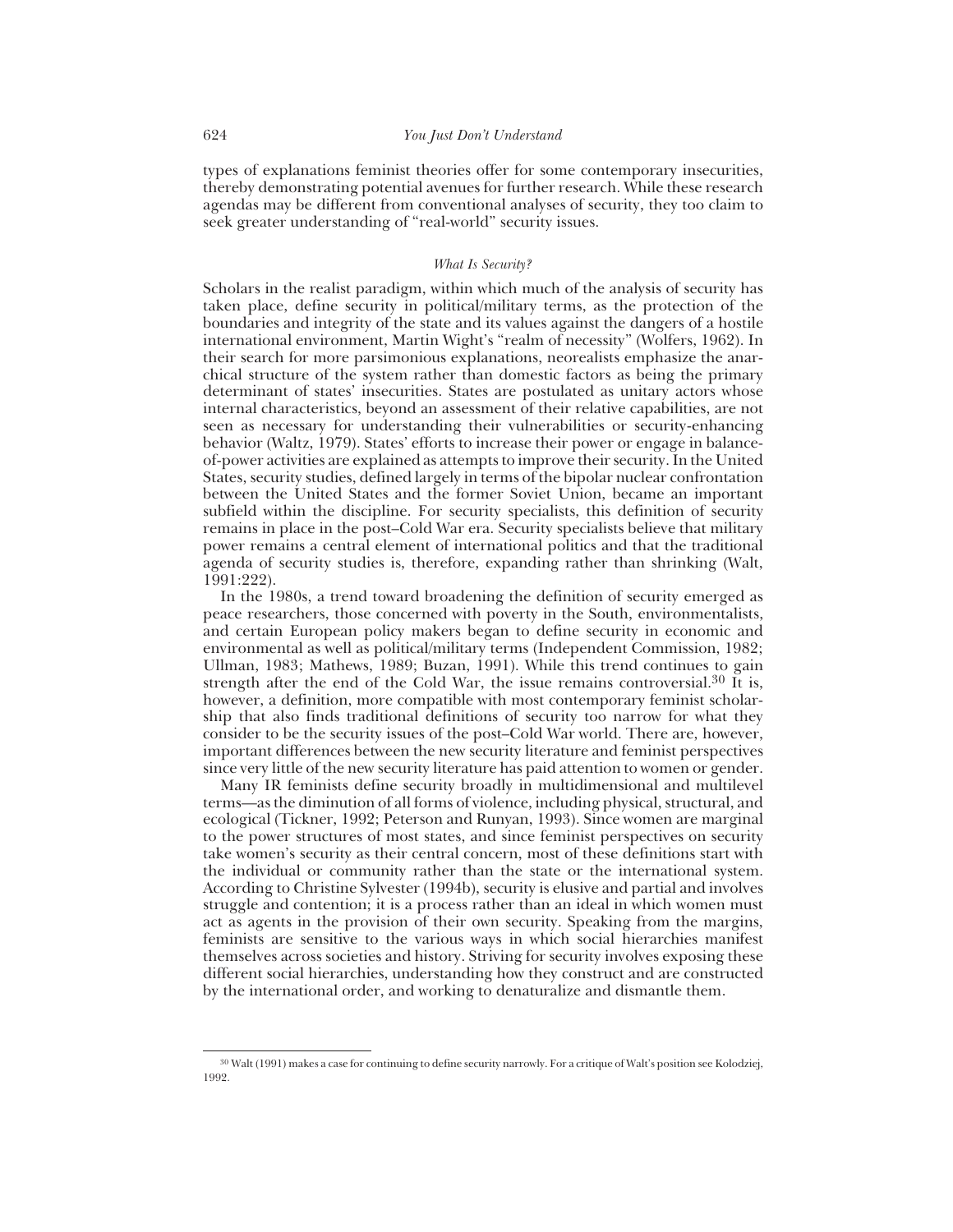These feminist definitions of security grow out of the centrality of social relations, particularly gender relations, for feminist theorizing. Coming out of different literatures and working with definitions based on different ontologies as well as different normative goals, feminist writings on security open themselves up to criticism that their work does not fall within the subject matter of international relations. Feminists would respond by asserting that structural inequalities, which are central contributors to the insecurity of individuals, are built into the historical legacy of the modern state and the international system of which it is a part. Calling into question realist boundaries between anarchy and danger on the outside and order and security on the inside, feminists believe that state-centric or structural analyses miss the interrelation of insecurity across levels of analysis. Since "women's space" inside households has also been beyond the reach of law in most states, feminists are often quite suspicious of boundaries that mark states as security providers. They would argue that Martin Wight's political space, within which theorizing the good life is possible, requires radical restructuring before it can be regarded as offering a safe space for women.<sup>31</sup> I shall now outline some of the evidence feminists draw on when defining the kinds of personal and structural insecurities they believe must be overcome in order to create a more secure world.

Questioning the role of states as adequate security providers leads feminists to analyze power and military capabilities differently from conventional international relations scholars. Rather than seeing military capability as an assurance against outside threats to the state, militaries frequently are seen as antithetical to individuals', particularly women's, security—as winners in the competition for resources for social safety nets on which women depend disproportionately to men, as definers of an ideal type of militarized citizenship, usually denied to women (Tobias, 1990), or as legitimators of a kind of social order that can sometimes even valorize state violence.

Consequently, when analyzing political/military dimensions of security, feminists tend to focus on the consequences of what happens during wars rather than on their causes (Pettman, 1996:87–106). They draw on evidence to emphasize the negative impact of contemporary military conflicts on civilian populations. According to the United Nations' *Human Development Report*, there has been a sharp increase in the proportion of civilian casualties of war—from about 10 percent at the beginning of the century to 90 percent today. While the *Report* does not break down these casualties by sex, it claims that this makes women among the worst sufferers even though they constitute only 2 percent of the world's regular army personnel (United Nations, 1995:45). As mothers, family providers, and care-givers, women are particularly penalized by economic sanctions associated with military conflict, such as the UN boycott put in place against Iraq after the Gulf War. Women and children (about 18 million at the end of 1993) constitute about 80 percent of the total refugee population, a population whose numbers increased from 3 million to 27 million between 1970 and 1994, mainly due to military conflict (United Nations, 1995:14).<sup>32</sup> Feminists also draw attention to issues of rape in war; as illustrated by the Bosnian

<sup>31</sup> I am aware that women's relations to the state vary across race, class, and culture. I am also aware that the state may not be a safe space for men in racially or ethnically divided societies. Mona Harrington (1992) has offered an interesting challenge to feminists' often negative views of the state. Harrington argues for a reformulated "feminist" state which could provide the necessary protection against global capitalism and international institutions which, she argues, increasingly, have no democratic accountability. This challenge seems to have saliency in an era of "globalization" and its negative effects on marginalized populations documented by the *Human Development Report* (United Nations, 1995). I cite the 1995 edition because it focused specifically on women and gender issues. The UN's recent disaggregation of data by sex has significantly advanced the potential for research on women worldwide.

<sup>&</sup>lt;sup>32</sup> Although the majority of refugees in camps are women left alone to care for children and, therefore, acting as heads of households, they usually do not have refugee status in their own right but only as wives within families (Moser, 1991:96).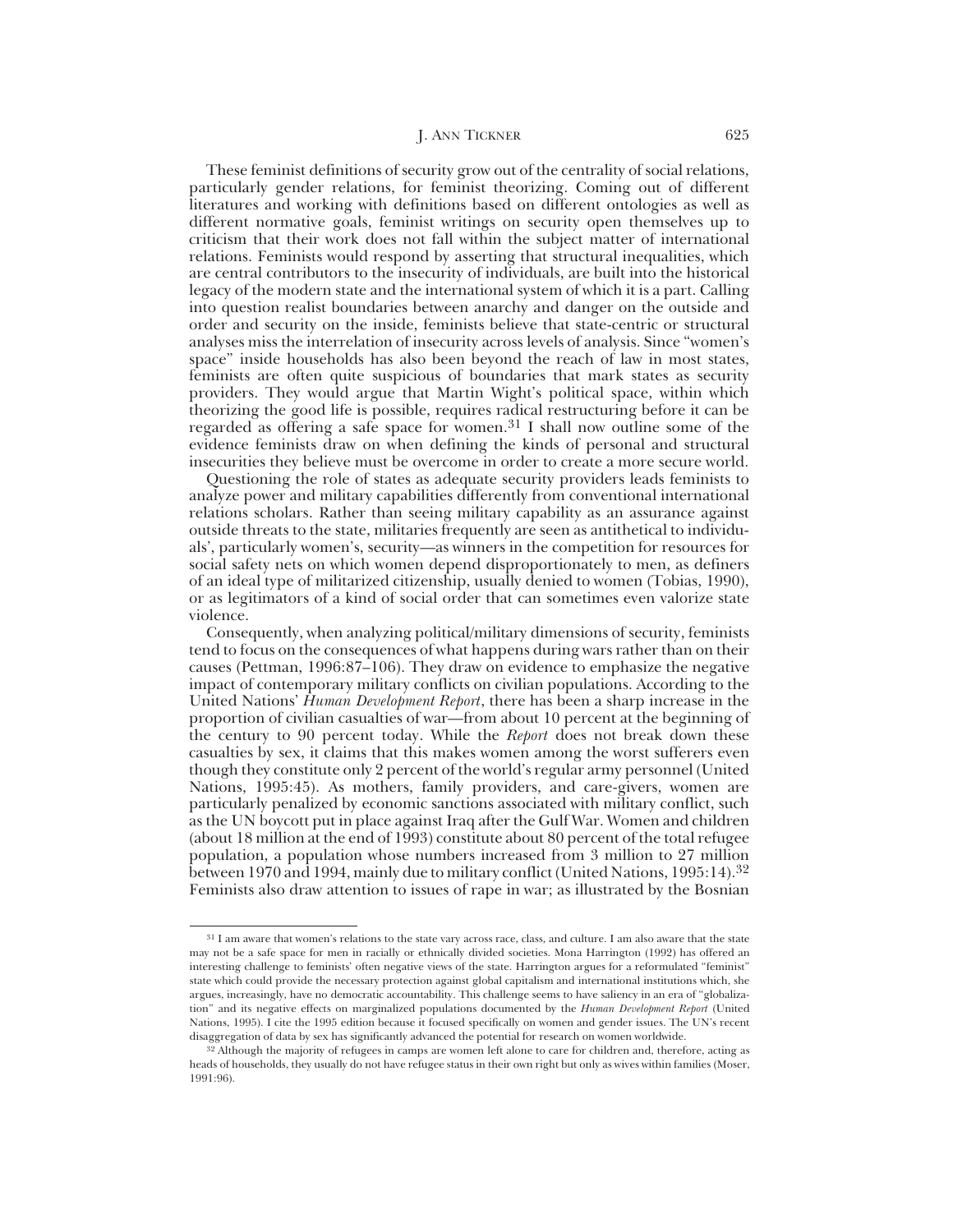case, rape is not just an accident of war but is, or can be, a systematic military strategy. Cynthia Enloe (1993:119) has described social structures in place around most army bases where women are often kidnapped and sold into prostitution.

For feminists writing about security, economic dimensions and issues of structural violence have been as important as issues of military conflict. $33$  According to the *Human Development Report*, in no country are women doing as well as men. While figures vary from state to state, on an average, women earn three quarters of men's earnings. Of the 1.3 billion people estimated to be in poverty today, 70 percent are women: the number of rural women living in absolute poverty rose by nearly 50 percent over the past two decades (United Nations, 1995:36). Women receive a disproportionately small share of credit from formal banking institutions. For example, in Latin America, women constitute only 7–11 percent of the beneficiaries of credit programs; while women in Africa contribute up to 80 percent of total food production, they receive less than 10 percent of the credit to small farmers and 1 percent of total credit to agriculture (United Nations, 1995:4, 39). While women actually work more hours than men in almost all societies, their work is underremunerated and undervalued because much of it takes place outside the market economy, in households or subsistence sectors. Whether women are gatherers of fuel and firewood or mothers of sick children, their lives are severely impacted by resource shortages and environmental pollution.

These are some of the issues with which feminists writing about security, defined in both political/military and economic terms, are concerned. They are not, however, issues considered relevant to conventional state-centric security concerns. Challenging both the traditional notion of the state as the framework within which security should be defined and analyzed, and the conventional boundaries between security inside and anarchy outside the state, feminists embed their analyses in a system of relations that cross these boundaries. Challenging the notion of discrete levels of analysis, they argue that inequalities between women and men, inequalities that contribute to all forms of insecurity, can only be understood and explained within the framework of a system shaped by patriarchal structures that extend from the household to the global economy. I shall now elaborate on some of the ways feminists explain these persistent inequalities.

## *Explaining Insecurity*

Feminists claim that inequalities, which decrease individuals', particularly women's, security, cannot be understood using conventional tools of analysis. Theories that construct structural explanations that aspire to universality typically fail to recognize how unequal social structures impact in different ways on the security of different groups. Feminists believe that only by introducing gender as a category of analysis can the differential impact of the state system and the global economy on the lives of women and men be analyzed and understood. Feminists also caution that searching for universal laws may miss the ways in which gender hierarchies manifest themselves in a variety of ways across time and culture; therefore, theories must be sensitive to history, context, and contingency.

Questioning the neutrality of facts and concepts, feminists have challenged international theory's claim that the state can be taken as given in its theoretical investigations. Feminists assert that only by analyzing the evolution of the modern state system and its changing political, economic, and social structures can we begin to understand its limitations as a security provider. The particular insecurities of

<sup>33</sup> The term *structural violence* was first introduced by Johan Galtung in the 1970s to explain decreased life expectancy of individuals due to structures that cause economic deprivation (see Galtung, 1971).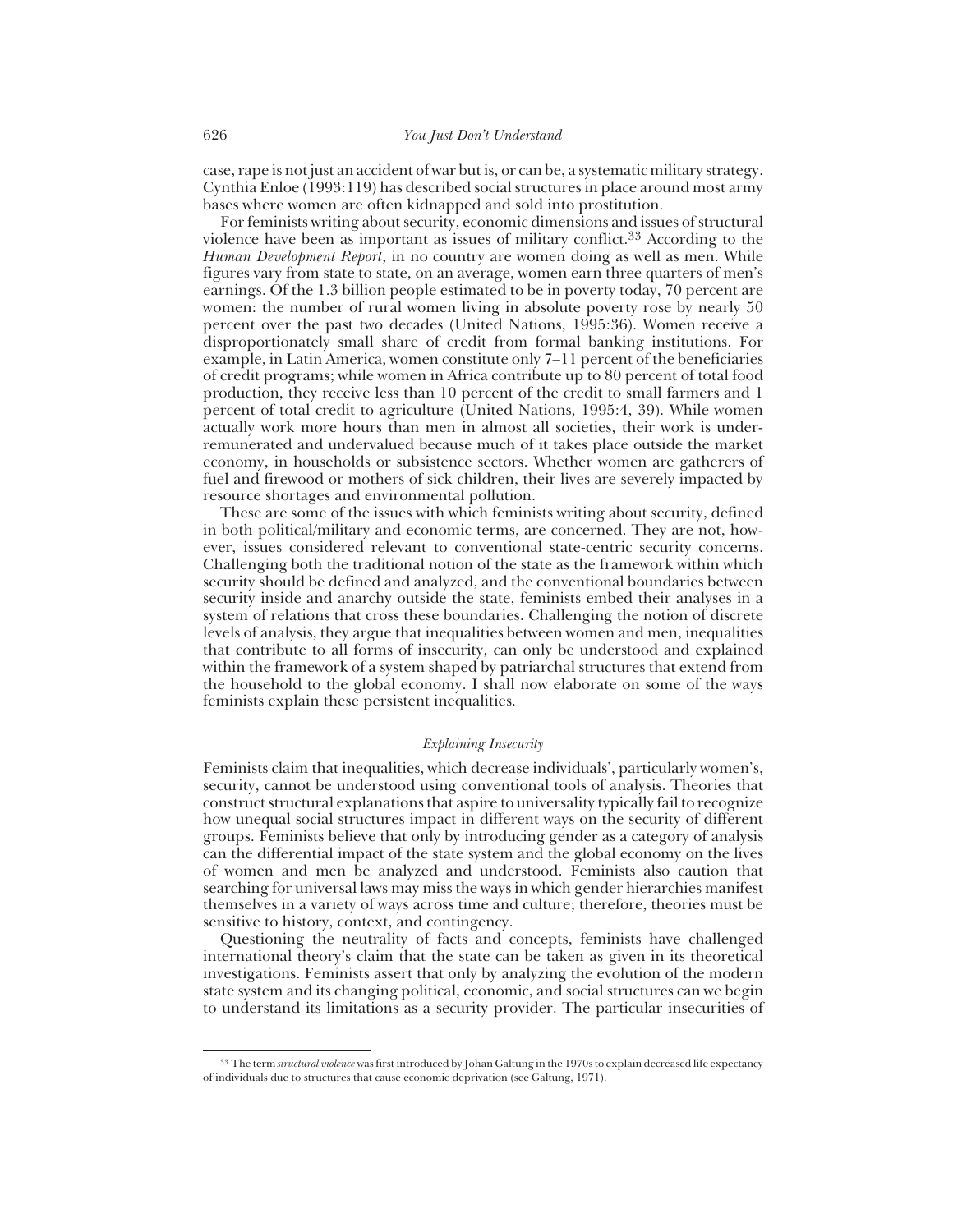women cannot be understood without reference to historical divisions between public and private spheres. As Spike Peterson and other feminists have pointed out, at the time of the foundation of the modern Western state, and coincidentally with the beginnings of capitalism, women were not included as citizens but consigned to the private space of the household; thus, they were removed both from the public sphere of politics and the economic sphere of production (Peterson, 1992a:40–4). As a result, women lost much of their existing autonomy and agency, becoming more dependent on men for their economic security.

Consequently, the term *citizen* has also been problematic for women. As Carole Pateman (1988) has pointed out, women were not included in the original social contract by most contract theorists in the Western tradition; rather, they were generally subsumed under male heads of households with no legal rights of their own. In most parts of the world women are still struggling for full equality. Gaining the right to vote much later than men in most societies,  $34$  women continue to be under- represented in positions of political and economic power and are usually excluded from military combat even in societies committed to formal equality. Therefore, terms such as *citizen*, *head of household*, and *breadwinner* are not neutral but are associated with men. In spite of the fact that many women do work outside the household, the association of women with housewife, care-giver, and mother has become naturalized, thereby decreasing women's economic security and autonomy. While these issues may appear irrelevant to the conduct of international politics, feminists claim that these gender-differentiated roles actually support and legitimate the international security-seeking behavior of the state.

For example, feminists have argued that unequal gender relations are important for sustaining the military activities of the state. Thus, what goes on in wars is not irrelevant to their causes and outcomes. The notion that (young) males fight wars to protect vulnerable groups such as women and children who cannot be expected to protect themselves has been an important motivator for the recruitment of military forces and support for wars. Feminists have challenged this protector/protected relationship with evidence of the high increase in civilian casualties documented above.<sup>35</sup> As feminists have pointed out, if women are thought to be in need of protection, it is often their protectors who provide the greatest threat. Judith Stiehm (1982) claims that this dependent, asymmetric relationship leads to feelings of low self-esteem and little sense of responsibility on the part of women. For men, the presence of able-bodied, competent adults who are seen as dependent and incapable can contribute to misogyny. Anne Orford (1996) tells us that accounts of sexual assault by peacekeepers have emerged in many UN peacekeeping operations. However, such violence against women is usually dismissed as a "natural" outcome of the right of young soldiers to enjoy themselves. This type of behavior may also be aggravated by the misogynist training of soldiers who are taught to fight and kill through appeals to their masculinity; such behavior further erodes the notion of protection.

Whereas feminist analysis of military security has focused on the gendered structures of state institutions, issues of economic security and insecurity have emphasized the interrelationship between activities in markets and households. Feminists claim that women's particular economic insecurities can only be understood in the context of patriarchal structures, mediated through race, class, and ethnicity, which have the effect of consigning women to households or low-paying

<sup>34</sup> The suffrage has still not been extended to women in all societies. Kuwait and Saudi Arabia are states where women are still denied the vote, an issue that did not receive much attention when the rationale of fighting for democracy was used to justify the Gulf War to the American public.

<sup>35</sup> For an extensive analysis of women's relationship to war throughout history see Elshtain, 1987.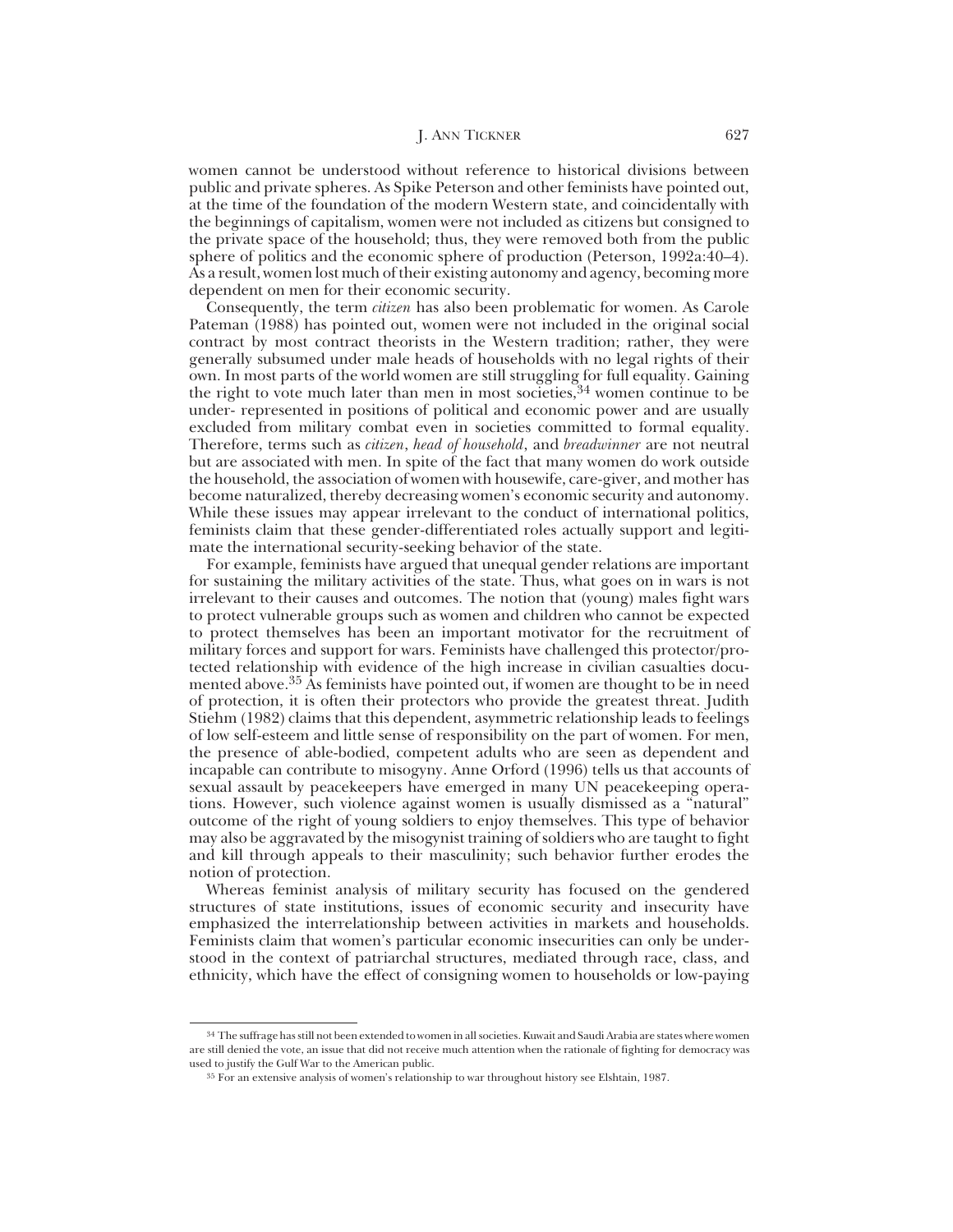jobs. Public/private boundaries have the effect of naturalizing women's unremunerated work in the home to the detriment of women's autonomy and economic security. Women's disproportionate numbers at the bottom of the socioeconomic scale cannot be explained by market conditions alone; they also require an understanding that certain types of work such as teaching, nursing, and other forms of care-giving are often considered "natural" for women to perform (Peterson and Runyan, 1993:37; Pettman, 1996:165–8). Moreover, the clustering of women in low-paying or non-waged work in subsistence or households cannot be understood by using rational choice models, because women may have internalized the ideas behind traditional systems of discrimination, and thus may themselves view their roles as natural (Nussbaum and Glover, 1995:91). In other words, social expectations having to do with gender roles can reinforce economic inequalities between women and men and exacerbate women's insecurities. Such issues can only be explained by using gender as a category of analysis; since they take them as given, rational actor models miss the extent to which opportunities and choices are constrained by the social relations in which they are embedded.

Many of these issues seem far removed from the concerns of international relations. But, employing bottom-up rather than top-down explanations, feminists claim that the operation of the global economy and states' attempts to secure benefits from it are built on these unequal social relations between women and men which work to the detriment of women's (and certain men's) security. For example, states that successfully compete in attracting multinational corporations often do so by promising them a pool of docile cheap labor consisting of young unmarried women who are not seen as "breadwinners" and who are unlikely to organize to protest working conditions and low wages (Enloe, 1990:151–76). When states are forced to cut back on government spending in order to comply with structural adjustment programs, it is often the expectation that women, by virtue of their traditional role as care-givers, will perform the welfare tasks previously assumed by the state without remuneration. According to Caroline Moser (1991:105), structural adjustment programs dedicated to economic "efficiency" are built on the assumption of the elasticity of women's unpaid labor.

In presenting some feminist perspectives on security and some explanations for insecurity, I have demonstrated how feminists are challenging levels of analysis and boundaries between inside and outside which they see, not as discrete constructs delineating boundaries between anarchy and order, but as contested and mutually constitutive of one another. Through a reexamination of the state, feminists demonstrate how the unequal social relations on which most states are founded both influence their external security-seeking behavior and are influenced by it. Investigating states as gendered constructs is not irrelevant to understanding their security-seeking behaviors as well as whose interests are most served by these behaviors. Bringing to light social structures that support war and "naturalize" the gender inequalities manifested in markets and households is not irrelevant for understanding their causes. Feminists claim that the gendered foundations of states and markets must be exposed and challenged before adequate understandings of, and prescriptions for, women's (and certain men's) security broadly defined can be formulated.

## **Conclusions**

Feminist theorists have rarely achieved the serious engagement with other IR scholars for which they have frequently called. When they have occurred, conversations have often led to misunderstandings and other kinds of miscommunication, such as awkward silences and feminist resistances to suggestions for incorporation into more mainstream approaches. In this article I have tried to reconstruct some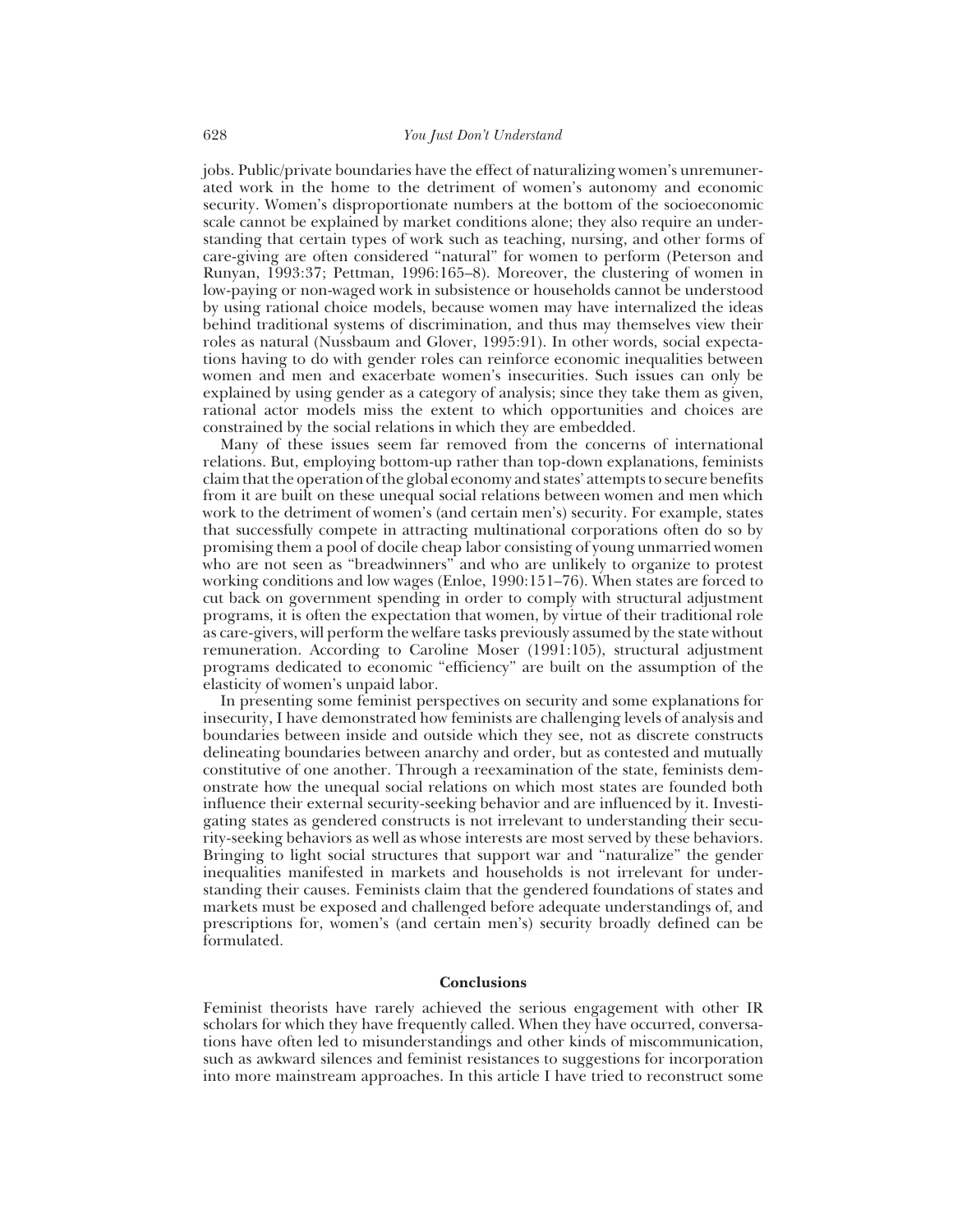typical conversational encounters and to offer some hypotheses as to why estrangement seems so often to be the result. Although I realize that these encounters demonstrate misunderstandings on both sides, I have emphasized some feminist perspectives because they are less likely to be familiar to IR scholars. While it is all too easy to account for these troubled engagements between IR scholars and feminists solely in terms of differences in ontologies and epistemologies, it must be acknowledged that power differences play an important role also. Inequalities in power between mainstream and feminist IR allow for greater ignorance of feminist approaches on the part of the mainstream than is possible for feminists with respect to conventional IR, if they are to be accorded any legitimacy within the profession. Because of this power differential, feminists are suspicious of cooptation or attempts to label certain of their approaches as more compatible than others.

Understanding that all these problems are inherent in calling for one more effort at renewed conversation, I have tried to suggest and analyze reasons for the frequent failures or avoidance of such efforts, comparing these failures to problems of cross-cultural communications. Lack of understanding and judgments of irrelevance are two major causes of the silence with which feminist approaches have generally been received by the discipline of international relations. Contemporary feminist perspectives on international relations are based on ontologies and epistemologies that are quite different from those that inform the conventional discipline. Since they grow out of ontologies that take individuals or groups embedded in and changed by social relations, such relationally defined feminist approaches do not fit comfortably within conventional levels of analysis theorizing or the state-centric and structural approaches which grow out of such theorizing. They are also informed by different normative concerns. Moreover, feminists claim that normative international theories, such as the Grotian and Kantian traditions, are based on literatures that have often diminished or excluded women.

Feminist epistemologies that inform these new ways of understanding international relations are also quite different from those of conventional international theory. But, as I have argued, feminists cannot be anything but skeptical of universal truth claims and explanations associated with a body of knowledge from which women have frequently been excluded as knowers and subjects. However, this does not mean that feminists are abandoning theory or the search for better knowledge. Although they draw on epistemologies quite different from conventional international relations, they also are seeking better understanding of the processes that inform international political, economic, and social relations. Building knowledge that does not start from the position of the detached universal subject involves being sensitive to difference while striving to be as objective as possible. By starting thought from women's lives, feminists claim they are actually broadening the base from which knowledge is constructed. While feminist perspectives do not claim to tell us everything we need to know about the behavior of states or the workings of the global economy, they are telling us things that have too often remained invisible.

Feminists often draw on the notion of conversation when pursuing their goal of shareable understandings of the world. Skeptical of the possibility of arriving at one universal truth, they advocate seeking understanding through dialogues across boundaries and cultures in which the voices of others, particularly those on the margins, must be seen as equally valid as one's own.<sup>36</sup> This method of truth-seeking, motivated by the attempt to separate valid knowledge from what feminists see as power-induced distortions, is far removed from more scientific methodologies and from a discipline whose original goal was to better understand the behavior of states

<sup>&</sup>lt;sup>36</sup> Jef Huysmans (1995:486) suggests that this dialogic approach, typical of late-modern or postmodern approaches to IR, is inspired by the liberal idea of pluralism and a democratic ethos.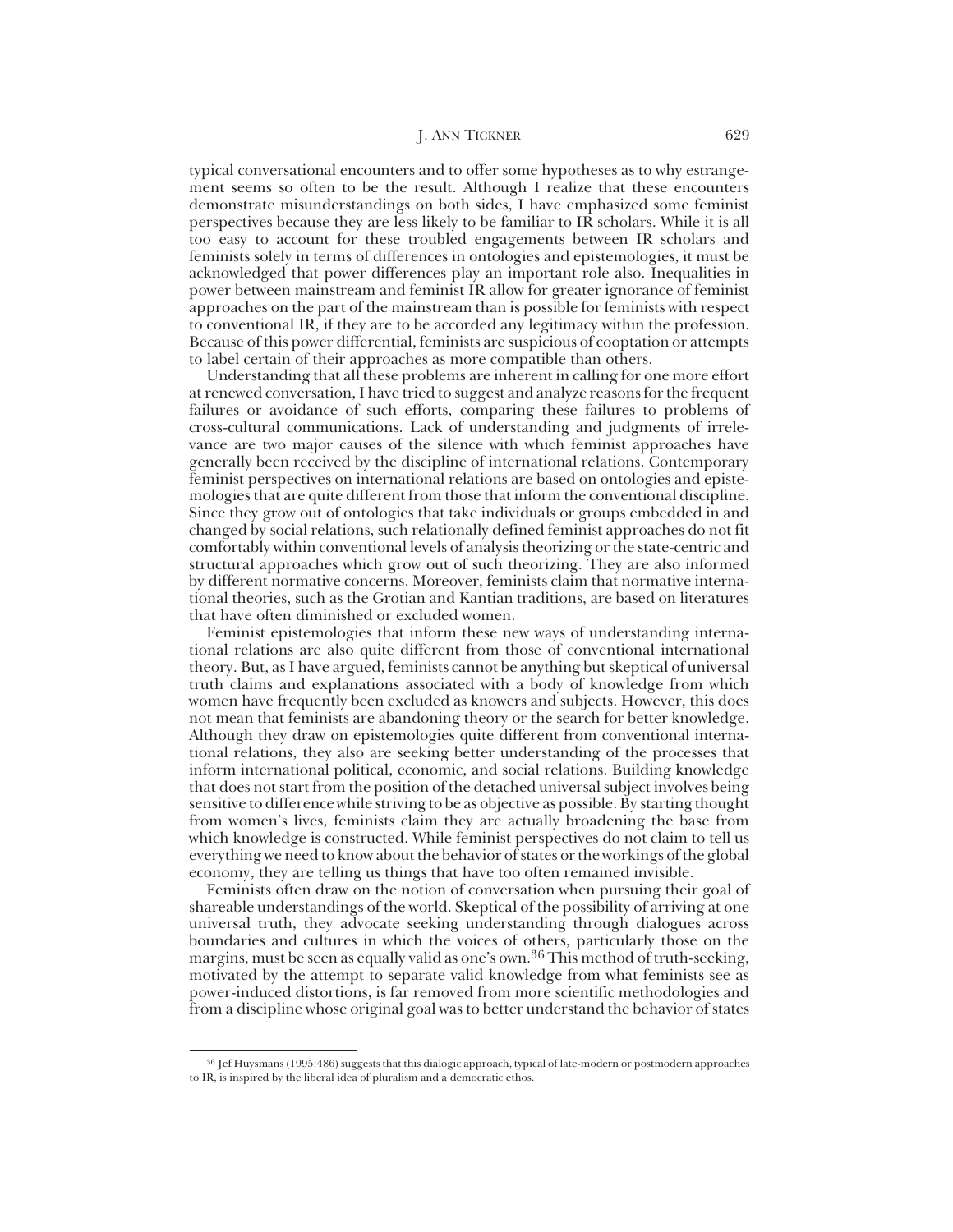in order to offer advice to their policy makers. Therefore, feminists must understand that their preferred methodologies and the issues they raise are alien to the traditional discipline; and IR scholars must realize that speaking from the perspective of the disempowered appears increasingly urgent in a world where the marginalized are the most likely victims of war and the negative effects of economic globalization.

Seeking greater understanding across theoretical divides, and the scientific and political cultures that sustain them, might be the best model if feminist international theory is to have a future within the discipline. Feminist theorists may claim that conventional IR has little to offer as to how to make cross-paradigm communications more effective and mutually successful. But feminists must understand that methodologies relevant to the investigations of their preferred issues are not normally part of a graduate curriculum in IR in the United States; therefore, they appear strange, unfamiliar, and often irrelevant to those so trained. However, feminists, along with other critical scholars, are pioneering the effort to look beyond conventional training and investigate the relevance of other disciplines and literatures for these methodologies. Conversations will not be successful until the legitimacy of these endeavors is more widely recognized and acknowledged as part of the discipline of international relations.

Asking the question as to how we open lines of communication, Deborah Tannen (1990:120–1) suggests that men and women must try to take each other on their own terms rather than apply the standards of one group to the behavior of the other. Additionally, she claims that this is not an easy task because all of us tend to look for a single "right" way of doing things. Could this be a model for beginning more productive conversations between feminists and IR theorists?

#### **References**

- BENHABIB, S. (1987) "The Generalized and the Concrete Other." In *Feminism as Critique: Essays on the Politics of Gender in Late-Capitalist Societies,* edited by S. Benhabib and D. Cornell, pp. 77–95. Cambridge: Polity Press.
- BUZAN, B. (1991) *People, States and Fear,* 2nd ed. Boulder, CO: Lynne Rienner.
- CHARLESWORTH, H., C. CHINKIN, AND S. WRIGHT (1991) Feminist Approaches to International Law. *American Journal of International Law* **85**:613–645.
- COHN, C. (1987) Sex and Death in the Rational World of Defense Intellectuals. *Signs: Journal of Women in Culture and Society* **12**(4):687–718.
- COHN, C. (1993) "Wars, Wimps, and Women: Talking Gender and Thinking War." In *Gendering War Talk*, edited by M. Cooke and A. Wollacott, pp. 227–246. Princeton, NJ: Princeton University Press.
- COLLINS, P. H. (1989) The Social Construction of Black Feminist Thought. *Signs: Journal of Women in Culture and Society* **14**(4):745–773.
- COX, R. (1981) Social Forces, States and World Orders: Beyond International Theory. *Millennium* **10**(2):126–155.
- DER DERIAN, J. (1995) *International Theory: Critical Investigations.* New York: New York University Press.

ELSHTAIN, J. B. (1987) *Women and War*. New York: Basic Books.

- ELSHTAIN, J. B. (1990) "The Problem with Peace." In *Women, Militarism and War*, edited by J. B. Elshtain and S. Tobias, pp. 255–266. Savage, MD: Rowman and Littlefield.
- ENLOE, C. (1990) *Bananas, Beaches and Bases: Making Feminist Sense of International Politics.* Berkeley: University of California Press.
- ENLOE, C. (1993) *The Morning After: Sexual Politics at the End of the Cold War.* Berkeley: University of California Press.
- FLAX, J. (1987) Postmodernism and Gender Relations in Feminist Theory. *Signs: Journal of Women in Culture and Society* **12**(4):621–643.
- GADDIS, J. (1992–93) International Relations Theory and the End of the Cold War. *International Security* **17**(3):5–58.
- GALTUNG, J. (1971) A Structural Theory of Imperialism. *Journal of Peace Research* **8**:81–117.
- GOLDSTEIN, J. (1994) *International Relations*. New York: Harper Collins.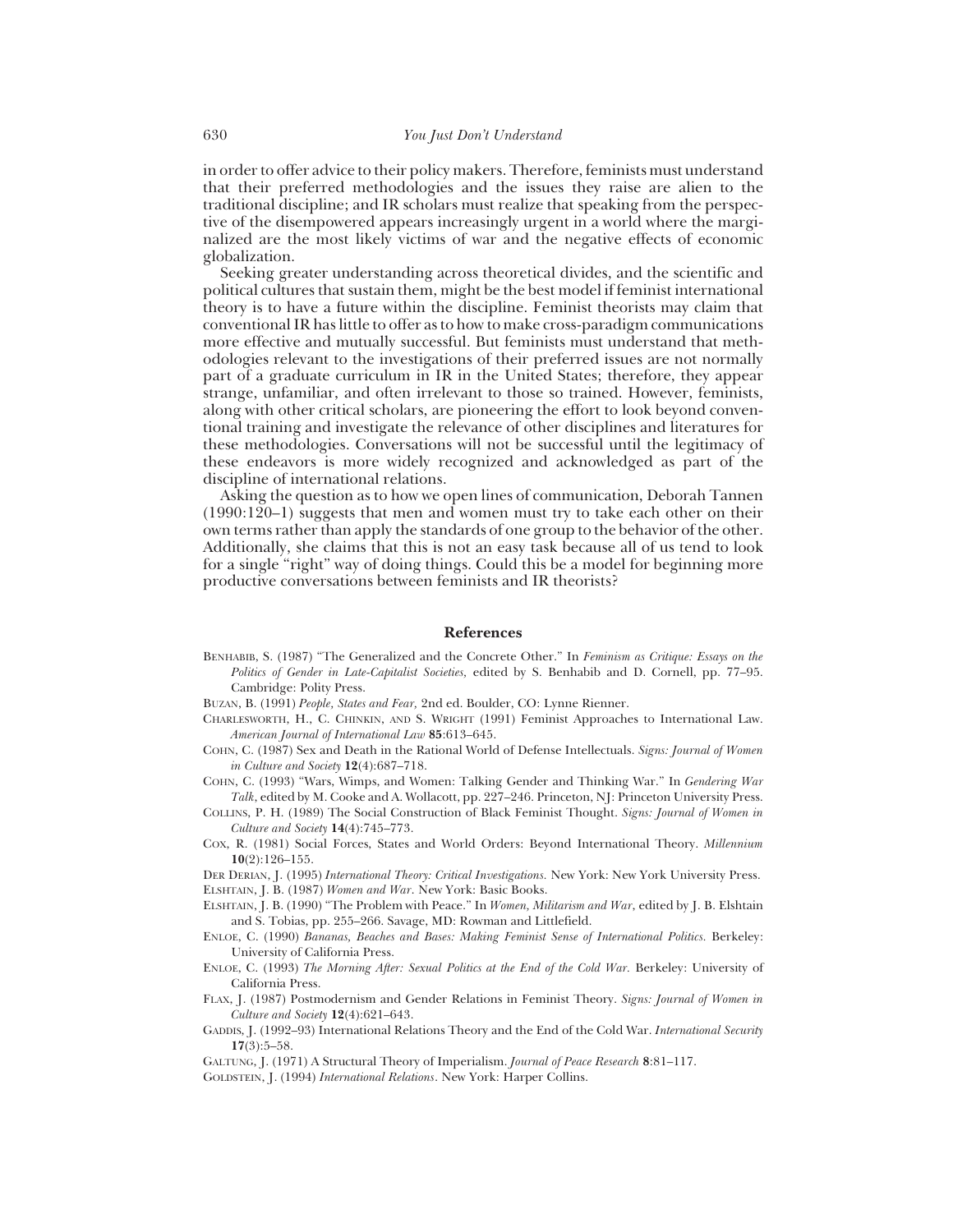- GRANT, R. (1991) "The Sources of Gender Bias in International Relations Theory." In *Gender and International Relations*, edited by R. Grant and K. Newland, pp. 8–26. Indianapolis: Indiana University Press.
- GRANT, R., AND K. NEWLAND, EDS. (1991) *Gender and International Relations*. Indianapolis: Indiana University Press.
- HARAWAY, D. (1988) Situated Knowledges: The Science Question in Feminism and the Privilege of Partial Perspective. *Feminist Studies* **14**:575–599.
- HARDING, S. (1986) *The Science Question in Feminism*. Ithaca, NY: Cornell University Press.
- HARDING, S. (1987) Introduction: Is There a Feminist Method? In *Feminism and Methodology*, edited by S. Harding, pp. 1–14. Bloomington: Indiana University Press.
- HARDING, S. (1991) *Whose Science? Whose Knowledge? Thinking from Women's Lives*. Ithaca, NY: Cornell University Press.
- HARRINGTON, M. (1992) "What Exactly Is Wrong with the Liberal State as an Agent of Change?" In *Gendered States*, edited by V. S. Peterson. Boulder, CO: Lynne Rienner.
- HECKMAN, S. (1990) *Gender and Knowledge: Elements of a Postmodern Feminism*. Boston: Northeastern University Press.
- HOFFMANN, S. (1977) An American Social Science: International Relations. *Daedalus* **106**(3):41–60.
- HOLLIS, M., AND S. SMITH (1990) *Explaining and Understanding International Relations*. Oxford: Oxford University Press.
- HOOKS, B. (1984) *Feminist Theory: From Margin to Center*. Boston: South End Press.
- HUYSMANS, J. (1995) Post–Cold War Implosion and Globalisation: Liberalism Running Past Itself? *Millennium* **24**(3):471–487.
- INDEPENDENT COMMISSION ON DISARMAMENT AND SECURITY ISSUES (1982) *Common Security: A Blueprint for Survival*. New York: Simon and Schuster.
- JONES, A. (1996) Does "Gender" Make the World Go Round? Feminist Critiques of International Relations. *Review of International Studies* **22**:405–429.
- KELLER, E. F. (1985) *Reflections on Gender and Science*. New Haven, CT: Yale University Press.
- KEOHANE, R. (1988) International Institutions: Two Approaches. *International Studies Quarterly* **32**:379–396.
- KEOHANE, R. (1989) International Relations Theory: Contributions of a Feminist Standpoint. *Millennium* **18**:245–253.
- KOLODZIEJ, E. (1992) Renaissance in Security Studies? Caveat Lector! *International Studies Quarterly* **36**:421–438.
- LAKATOS, I., AND A. MUSGRAVE (1970) *Criticism and the Growth of Knowledge.* Cambridge: Cambridge University Press.
- LAPID, Y. (1989) The Third Debate: On the Prospects of International Theory in a Post-Positivist Era. *International Studies Quarterly* **33**:235–254.
- LINKLATER, A. (1982) *Men and Citizens in the Theory of International Relations.* London: Macmillan.
- MARTIN, J. R. (1994) Methodological Essentialism, False Difference, and Other Dangerous Traps. *Signs: Journal of Women in Culture and Society* **19**(3):630–657.
- MATHEWS, J. (1989) Redefining Security. *Foreign Affairs* **68**(2):162–177.
- MORGENTHAU, H. (1946) *Scientific Man Vs Power Politics*. Chicago: University of Chicago Press.
- MORGENTHAU, H. (1995) "The Intellectual and Political Functions of Theory." In *International Theory: Critical Investigations*, edited by J. Der Derian, pp. 36–52. New York: New York University Press.
- MOSER, C. (1991) "Gender Planning in the Third World: Meeting Practical and Strategic Needs." In *Gender and International Relations*, edited by R. Grant and K. Newland, pp. 83–121. Indianapolis: Indiana University Press.
- *New York Times* (1996) "Cause for Sibling Rivalry at Teamsters," by Peter Kilborn, July 17, p. A16.
- NUSSBAUM, M., AND J. GLOVER, EDS. (1995) *Women, Culture and Development: A Study of Human Capabilities*. Oxford: Oxford University Press.
- OKIN, S. M. (1980) *Women in Western Political Thought*. Princeton, NJ: Princeton University Press.
- OKIN, S. M. (1989) *Justice, Gender and the Family.* New York: Basic Books.
- ORFORD, A. (1996) The Politics of Collective Security. *Michigan Journal of International Law* **17**(2):373–409. PATEMAN, C. (1988) *The Sexual Contract*. Stanford, CA: Stanford University Press.
- PATEMAN, C. (1994) The Rights of Man and Early Feminism. *Schweizerisches Jahrbuch für Politische Wissenschaft* **34**:19–31.
- PETERSON, V. S. (1992a) *Gendered States: Feminist (Re)Visions of International Relations Theory.* Boulder, CO: Lynne Rienner.